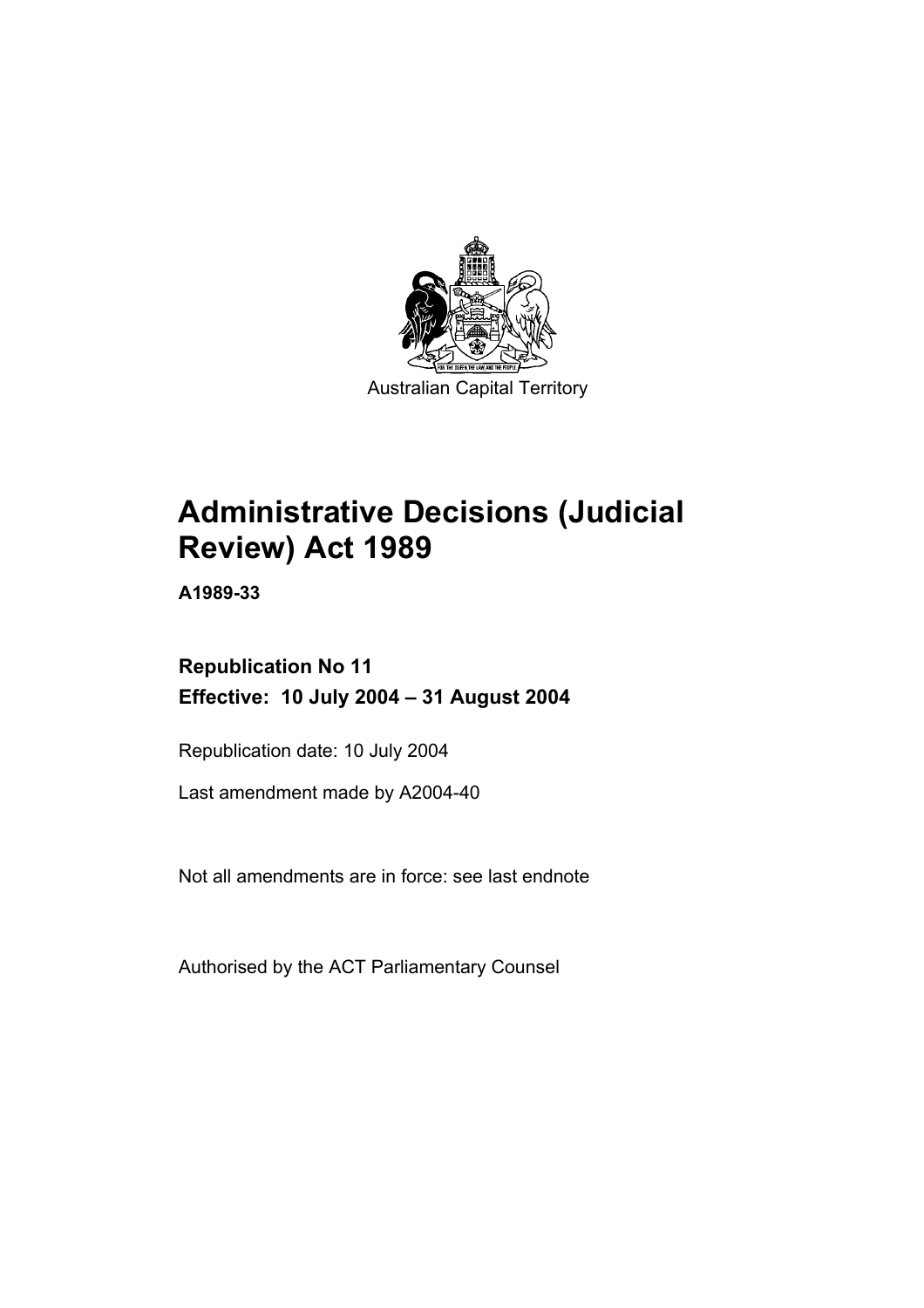# **About this republication**

## **The republished law**

This is a republication of the *Administrative Decisions (Judicial Review) Act 1989* (including any amendment made under the *Legislation Act 2001*, part 11.3 (Editorial changes)) as in force on 10 July 2004*.* It also includes any amendment, repeal or expiry affecting the republished law to 10 July 2004.

The legislation history and amendment history of the republished law are set out in endnotes 3 and 4.

# **Kinds of republications**

The Parliamentary Counsel's Office prepares 2 kinds of republications of ACT laws (see the ACT legislation register at www.legislation.act.gov.au):

- authorised republications to which the *Legislation Act 2001* applies
- unauthorised republications.

The status of this republication appears on the bottom of each page.

# **Editorial changes**

The *Legislation Act 2001*, part 11.3 authorises the Parliamentary Counsel to make editorial amendments and other changes of a formal nature when preparing a law for republication. Editorial changes do not change the effect of the law, but have effect as if they had been made by an Act commencing on the republication date (see *Legislation Act 2001*, s 115 and s 117). The changes are made if the Parliamentary Counsel considers they are desirable to bring the law into line, or more closely into line, with current legislative drafting practice.

This republication does not include amendments made under part 11.3 (see endnote 1).

## **Uncommenced provisions and amendments**

If a provision of the republished law has not commenced or is affected by an uncommenced amendment, the symbol  $\mathbf{U}$  appears immediately before the provision heading. The text of the uncommenced provision or amendment appears only in the last endnote.

## **Modifications**

If a provision of the republished law is affected by a current modification, the symbol  $\mathbf{M}$ appears immediately before the provision heading. The text of the modifying provision appears in the endnotes. For the legal status of modifications, see *Legislation Act 2001*, section 95.

## **Penalties**

The value of a penalty unit for an offence against this republished law at the republication date is—

- (a) if the person charged is an individual—\$100; or
- (b) if the person charged is a corporation—\$500.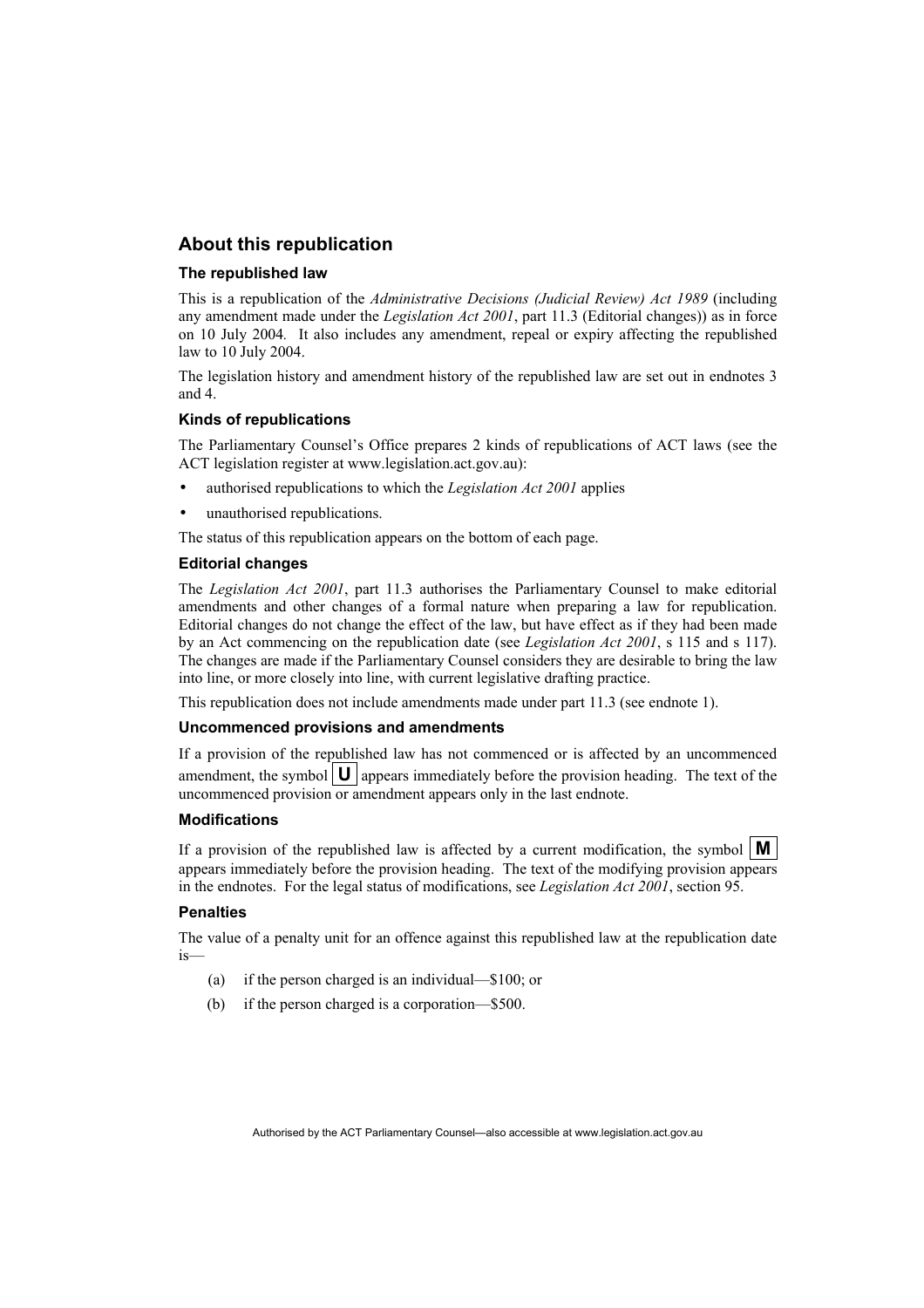

# **Administrative Decisions (Judicial Review) Act 1989**

# **Contents**

|                   |                                                                   | Page       |
|-------------------|-------------------------------------------------------------------|------------|
| 1                 | Short title                                                       | 2          |
| 3                 | Interpretation                                                    | 2          |
| 4                 | Act to operate notwithstanding anything in existing laws          | 5          |
| 5                 | Applications for review of decisions                              | 5          |
| 6                 | Applications for review of conduct related to making of decisions |            |
| 7                 | Applications in respect of failures to make decisions             | 9          |
| 8                 | Jurisdiction of Supreme Court                                     | 10         |
| 9                 | Effect of Act on other rights                                     | 10         |
| 10                | Manner of making applications                                     | 11         |
| 11                | Amendment of documents                                            | 13         |
| $12 \overline{ }$ | Application to be made a party to a proceeding                    | 13         |
| 13                | Reasons for decision may be obtained                              | 14         |
| 14                | Certain information not required to be disclosed                  | 17         |
|                   |                                                                   |            |
| R <sub>11</sub>   | Administrative Decisions (Judicial Review) Act 1989               | contents 1 |
| 10/07/04          | Effective: 10/07/04-31/08/04                                      |            |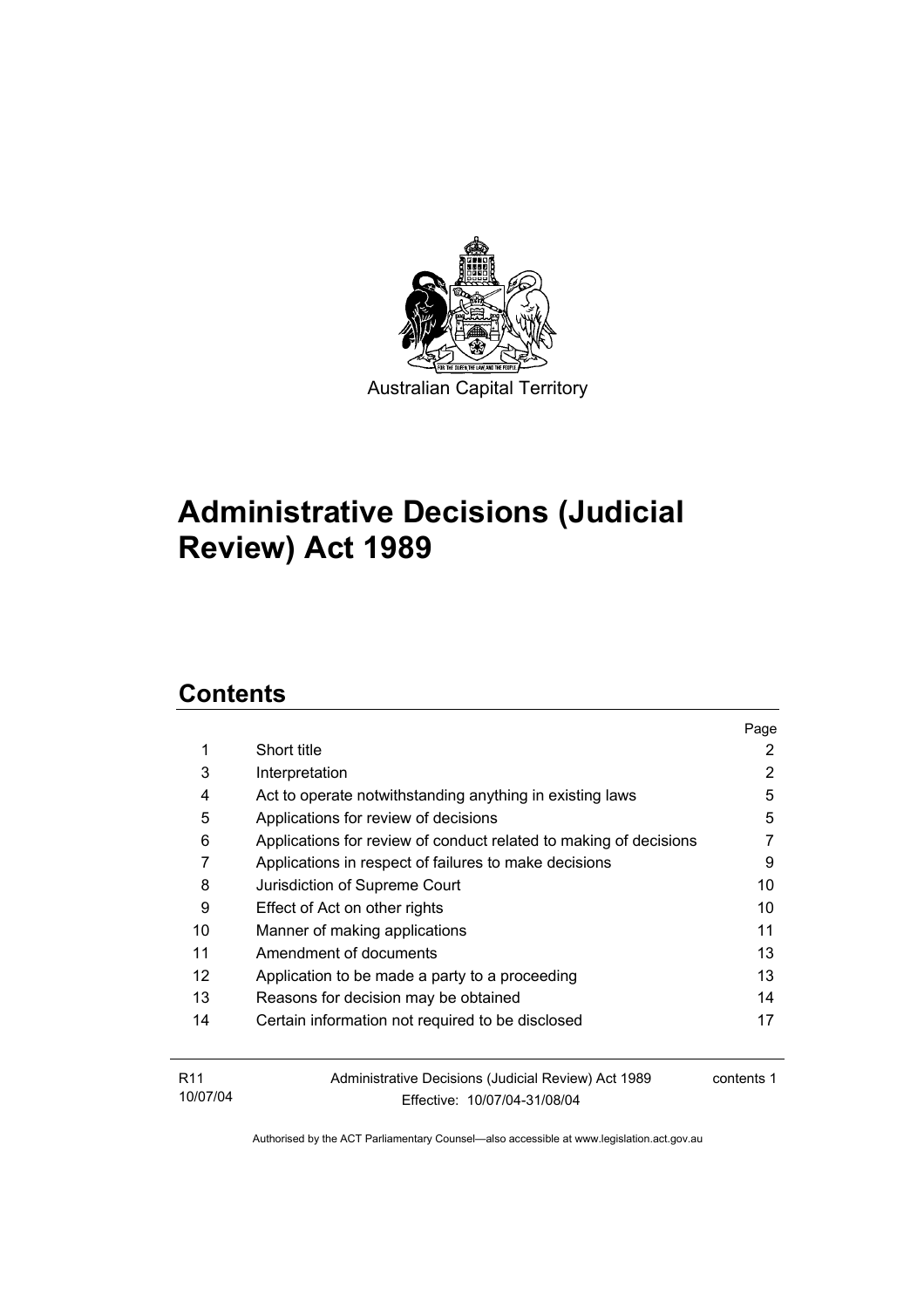| Contents          |                                                                               |      |
|-------------------|-------------------------------------------------------------------------------|------|
|                   |                                                                               | Page |
| 15                | Certification concerning the disclosure of information                        | 18   |
| 16                | Stay of proceedings                                                           | 20   |
| 17                | Powers of the Supreme Court in respect of applications for order of<br>review |      |
| 18                | Change in person holding, or performing the duties of, an office              | 21   |
| 19                | Intervention by Minister or Commonwealth                                      |      |
|                   | Attorney-General                                                              | 22   |
| 20                | Act not to apply to certain decisions                                         | 23   |
| 21                | Regulation-making power                                                       | 23   |
| 22                | Transitional-sch 1, clause 5                                                  | 23   |
|                   |                                                                               |      |
| <b>Schedule 1</b> | Decisions to which this Act does not apply                                    | 24   |
| <b>Schedule 2</b> | Decisions to which section 13 does not apply                                  | 26   |
| <b>Endnotes</b>   |                                                                               |      |
| 1                 | About the endnotes                                                            | 29   |
| 2                 | Abbreviation key                                                              |      |
| 3                 | Legislation history                                                           |      |
| 4                 | 33<br>Amendment history                                                       |      |
| 5                 | Earlier republications<br>34                                                  |      |
| 6                 | Uncommenced amendments<br>35                                                  |      |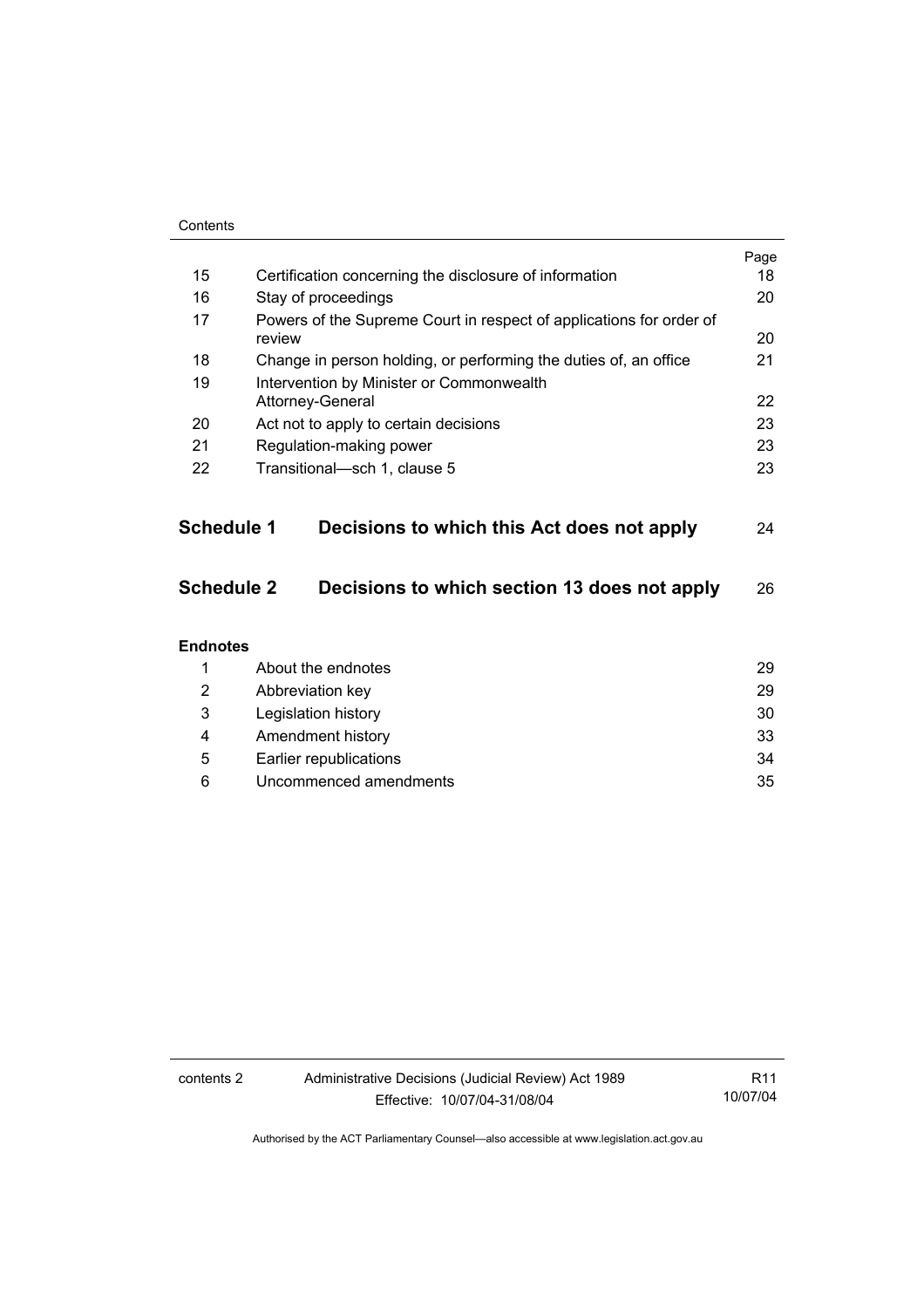

# **Administrative Decisions (Judicial Review) Act 1989**

An Act relating to the review on questions of law of certain administrative decisions

R11 10/07/04

I

Administrative Decisions (Judicial Review) Act 1989 Effective: 10/07/04-31/08/04

page 1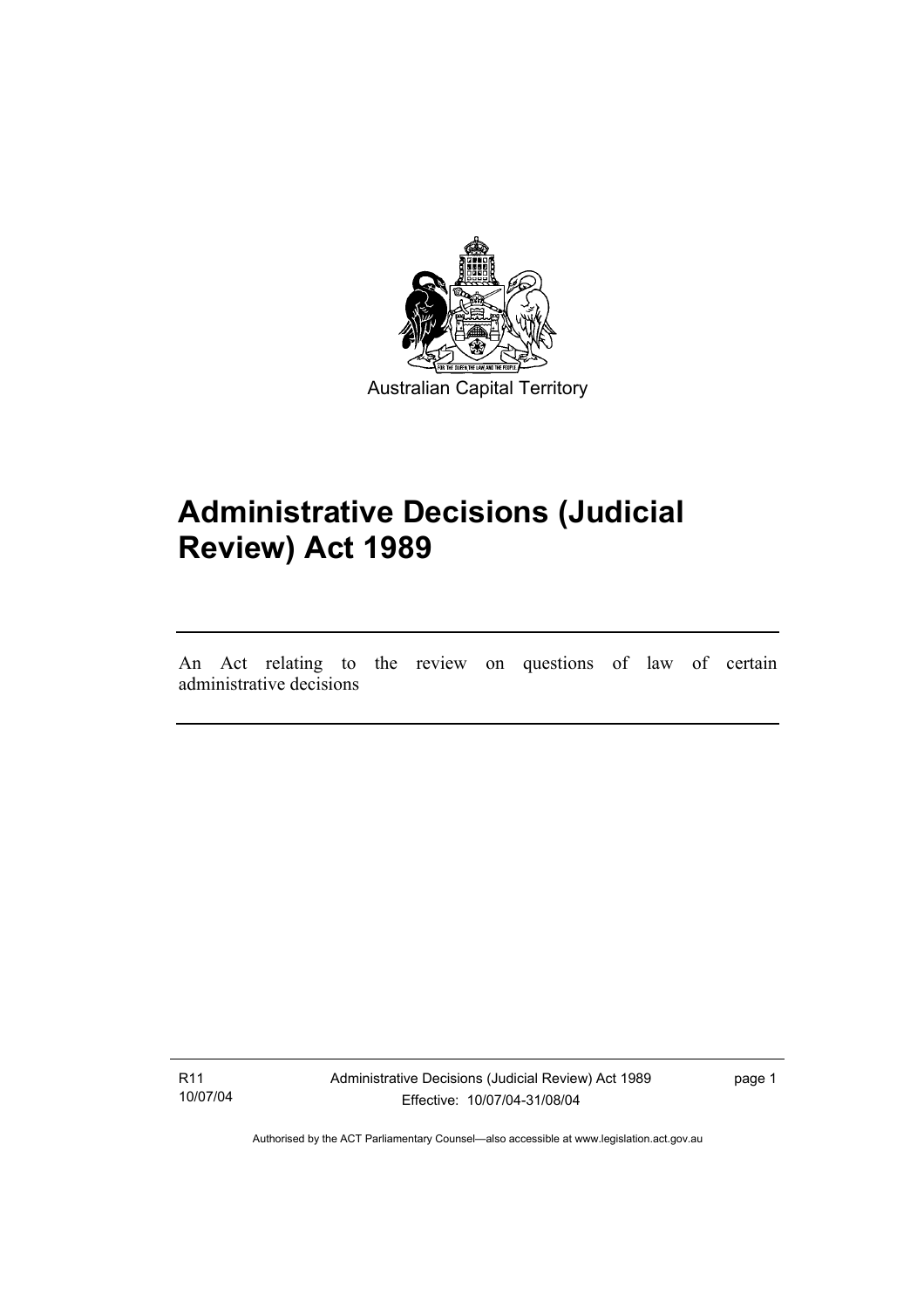# **1 Short title**

This Act may be cited as the *Administrative Decisions (Judicial Review) Act 1989*.

# **3 Interpretation**

(1) In this Act:

*decision to which this Act applies* means a decision of an administrative character made, proposed to be made or required to be made (whether in the exercise of a discretion or not) under an enactment, other than a decision specified in schedule 1.

*duty* includes a duty imposed on a person in his or her capacity as a public employee.

*enactment* means—

- (a) an Act, or a subordinate law (including part of an Act or of such a law); or
- (c) the *Australian Capital Territory (Planning and Land Management) Act 1988* (Cwlth), part 10, division 5; or
- (d) the *Canberra Water Supply (Googong Dam) Act 1974* (Cwlth).

*failure*, in relation to the making of a decision, includes a refusal to make the decision.

*judge* means a judge of the Supreme Court.

*order of review*, in relation to a decision, in relation to conduct engaged in for the purpose of making a decision or in relation to a failure to make a decision, means an order on an application made under section 5, 6 or 7 in respect of the decision, conduct or failure.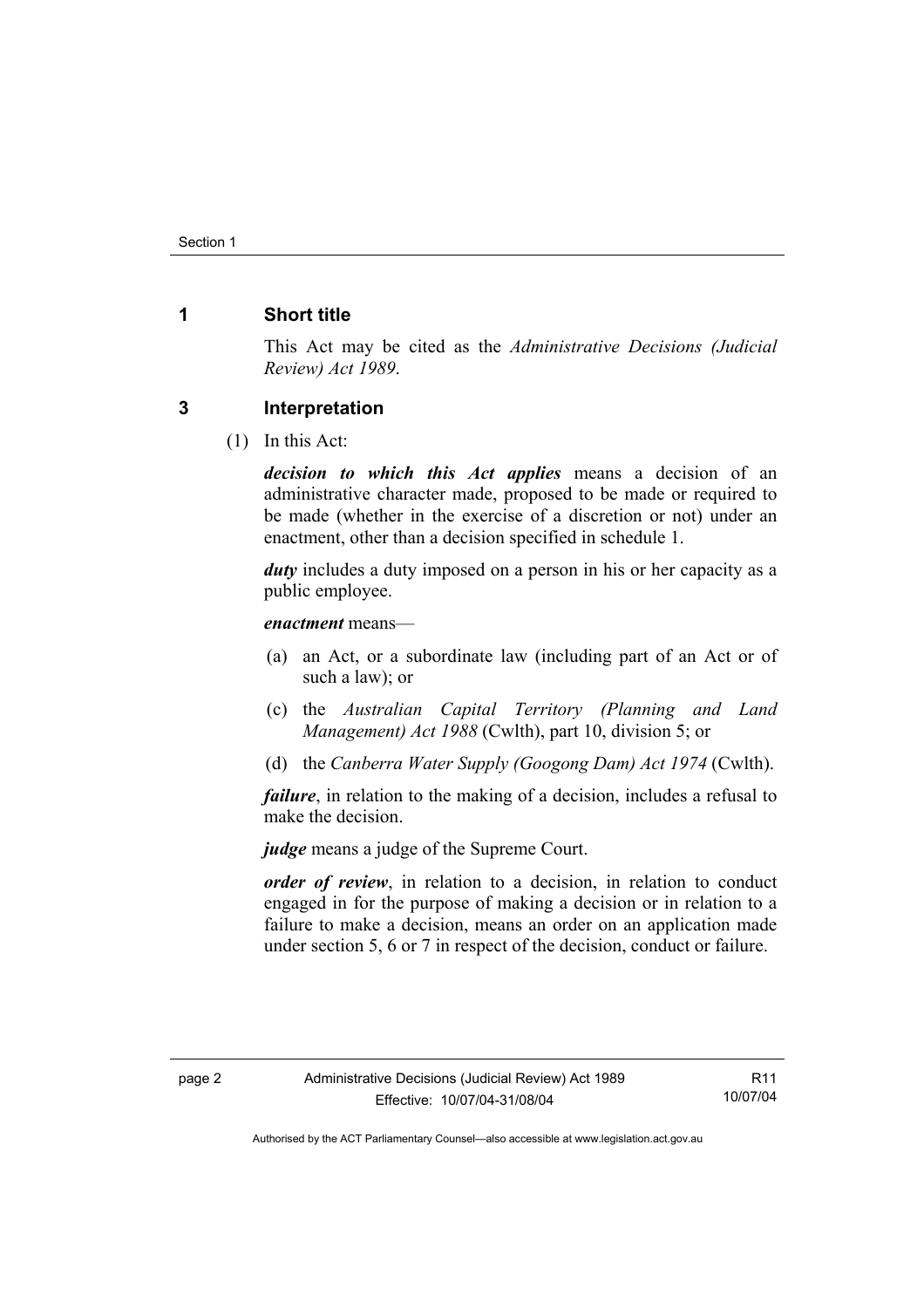*rules of court* means rules of court made under the *Supreme Court Act 1933*.

- *Note 1* A definition applies except so far as the contrary intention appears (see *Legislation Act 2001*, s 155).
- *Note 2* A reference to an Act includes a reference to the statutory instruments made or in force under the Act, including regulations (see *Legislation Act 2001*, s 104).
- (2) In this Act, a reference to the *making* of a decision includes a reference to—
	- (a) making, suspending, revoking or refusing to make an order, award or determination; or
	- (b) providing, suspending, revoking or refusing to provide a certificate, direction, approval, consent or permission; or
	- (c) issuing, suspending, revoking or refusing to issue a licence, authority or other instrument; or
	- (d) imposing a condition or restriction; or
	- (e) making a declaration, demand or requirement; or
	- (f) retaining, or refusing to deliver up, an article; or
	- (g) doing or refusing to do any other act or thing;

and a reference to a *failure to make* a decision shall be construed accordingly.

- (3) Where provision is made by an enactment for the making of a report or recommendation before a decision is made in the exercise of a power under that enactment or under another law, the making of such a report or recommendation shall be taken, for the purposes of this Act, to be the making of a decision.
- (4) In this Act—
	- (a) a reference to a person aggrieved by a decision includes a reference—

| R11      | Administrative Decisions (Judicial Review) Act 1989 | page 3 |
|----------|-----------------------------------------------------|--------|
| 10/07/04 | Effective: 10/07/04-31/08/04                        |        |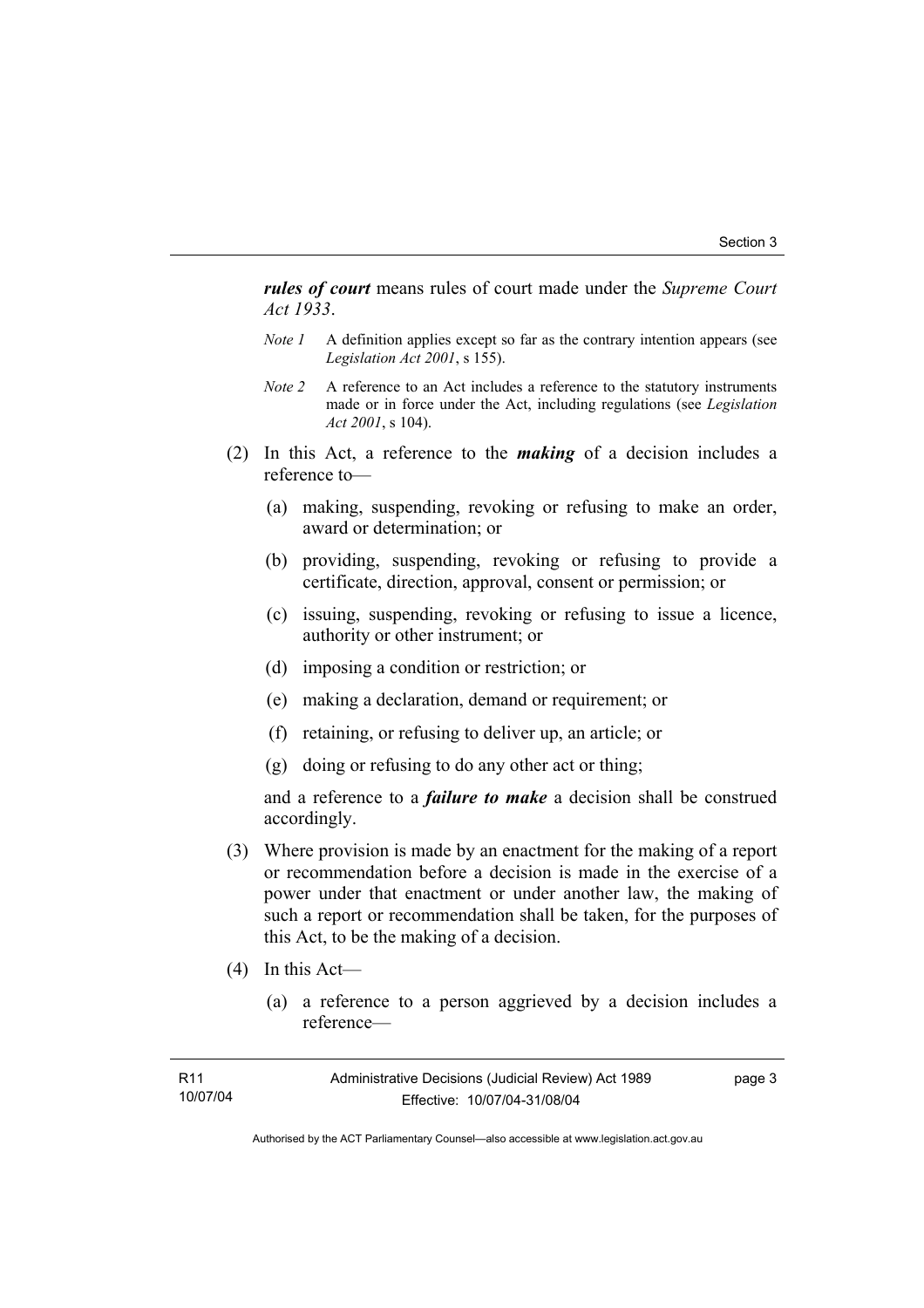- (i) to a person whose interests are adversely affected by the decision; and
- (ii) in the case of a decision by way of the making of a report or recommendation—to a person whose interests would be adversely affected if a decision were, or were not, made in accordance with the report or recommendation; and
- (b) a reference to a person aggrieved by conduct that has been, is being, or is proposed to be engaged in for the purpose of making a decision, or by a failure to make a decision, includes a reference to a person whose interests are, or would be, adversely affected by the conduct or failure; and
- (c) a reference to conduct engaged in for the purpose of making a decision includes a reference to the doing of any act or thing preparatory to the making of the decision, including the taking of evidence or the holding of an inquiry or investigation.
- (5) For the purposes of a schedule—
	- (a) a decision made, proposed to be made or required to be made by a person acting as the delegate of another person, or by a person otherwise lawfully authorised to act on behalf of another person, shall be taken to be a decision by that other person; and
	- (b) a decision made, proposed to be made or required to be made by a person for the time being acting in, or performing any of the duties of, an office or appointment shall be taken to be a decision by the holder of that office or appointment.
- (6) Where a person has nominated an address in Australia at which documents may be served on the person, a document or statement that is required by this Act to be given to the person may be sent to that address.

R11 10/07/04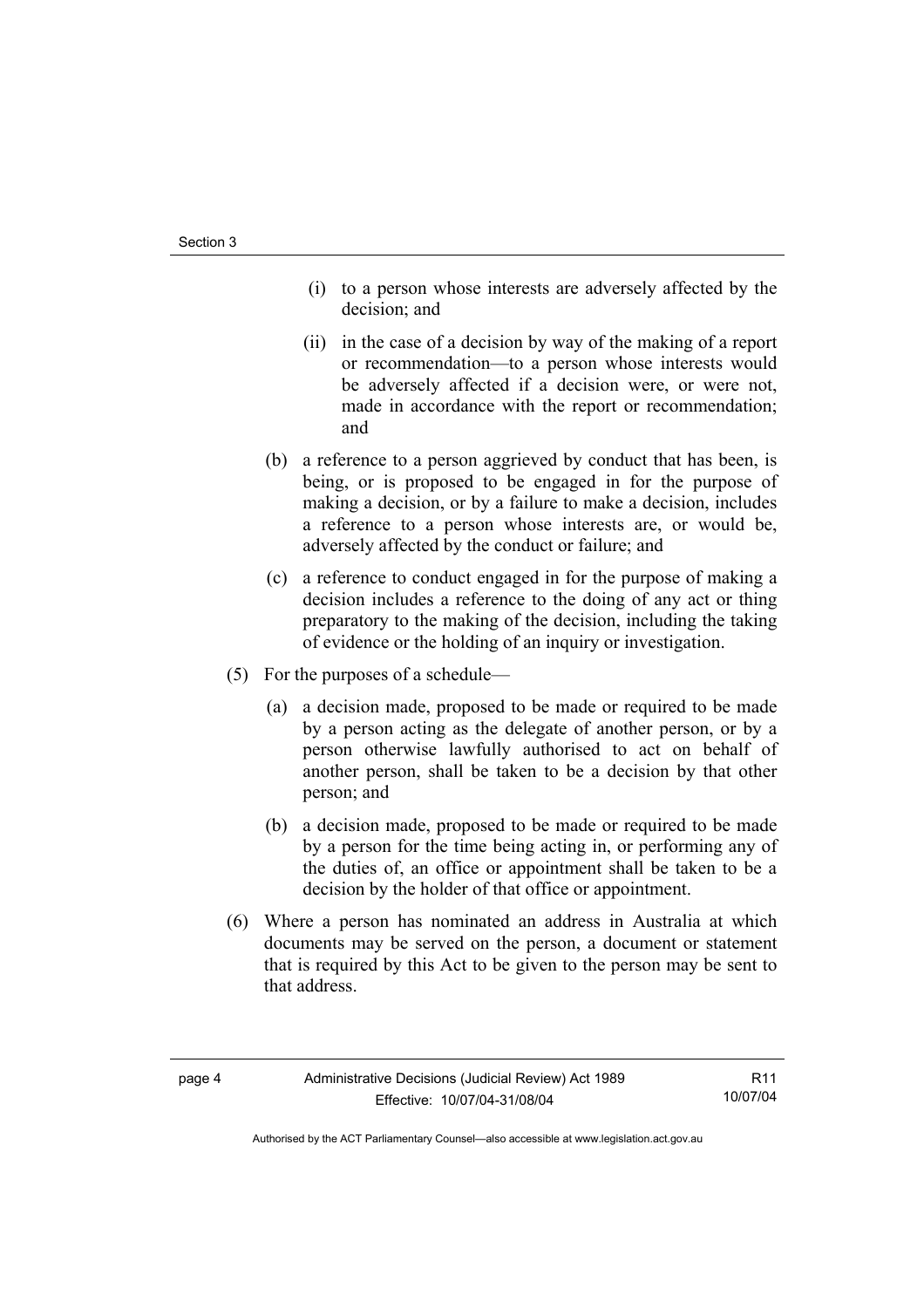# **4 Act to operate notwithstanding anything in existing laws**

This Act has effect notwithstanding anything contained in any enactment in force at the commencement of this Act.

# **5 Applications for review of decisions**

- (1) A person who is aggrieved by a decision to which this Act applies that is made after the commencement of this Act may apply to the Supreme Court for an order of review in respect of the decision on any 1 or more of the following grounds:
	- (a) that a breach of the rules of natural justice occurred in connection with the making of the decision;
	- (b) that procedures that were required by law to be observed in connection with the making of the decision were not observed;
	- (c) that the person who purported to make the decision did not have jurisdiction to make the decision;
	- (d) that the decision was not authorised by the enactment under which it was purported to be made;
	- (e) that the making of the decision was an improper exercise of the power conferred by the enactment under which it was purported to be made;
	- (f) that the decision involved an error of law, whether or not the error appears on the record of the decision;
	- (g) that the decision was induced or affected by fraud;
	- (h) that there was no evidence or other material to justify the making of the decision;
	- (j) that the decision was otherwise contrary to law.
- (2) The reference in subsection (1) (e) to an *improper exercise* of a power includes a reference to—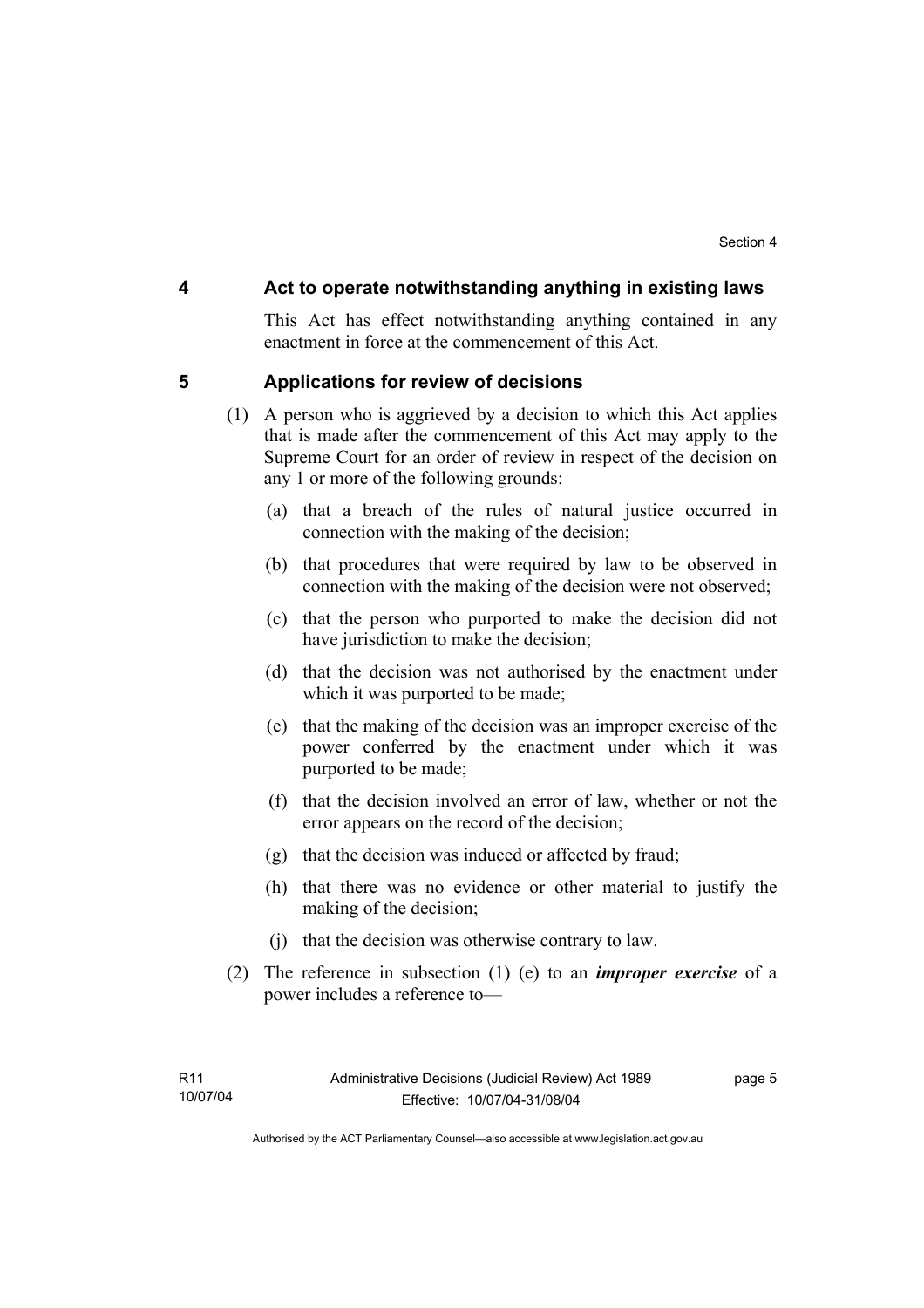- (a) taking an irrelevant consideration into account in the exercise of a power; and
- (b) failing to take a relevant consideration into account in the exercise of a power; and
- (c) an exercise of a power for a purpose other than a purpose for which the power is conferred; and
- (d) an exercise of a discretionary power in bad faith; and
- (e) an exercise of a personal discretionary power at the direction or behest of another person; and
- (f) an exercise of a discretionary power in accordance with a rule or policy without regard to the merits of the particular case; and
- (g) an exercise of a power that is so unreasonable that no reasonable person could have so exercised the power; and
- (h) an exercise of a power in such a way that the result of the exercise of the power is uncertain; and
- (j) any other exercise of a power in a way that constitutes abuse of the power.
- (3) The ground specified in subsection (1) (h) shall not be taken to be made out unless—
	- (a) the person who made the decision was required by law to reach that decision only if a particular matter was established, and there was no evidence or other material (including facts of which he or she was entitled to take notice) from which he or she could reasonably be satisfied that the matter was established; or
	- (b) the person who made the decision based the decision on the existence of a particular fact, and that fact did not exist.

R11 10/07/04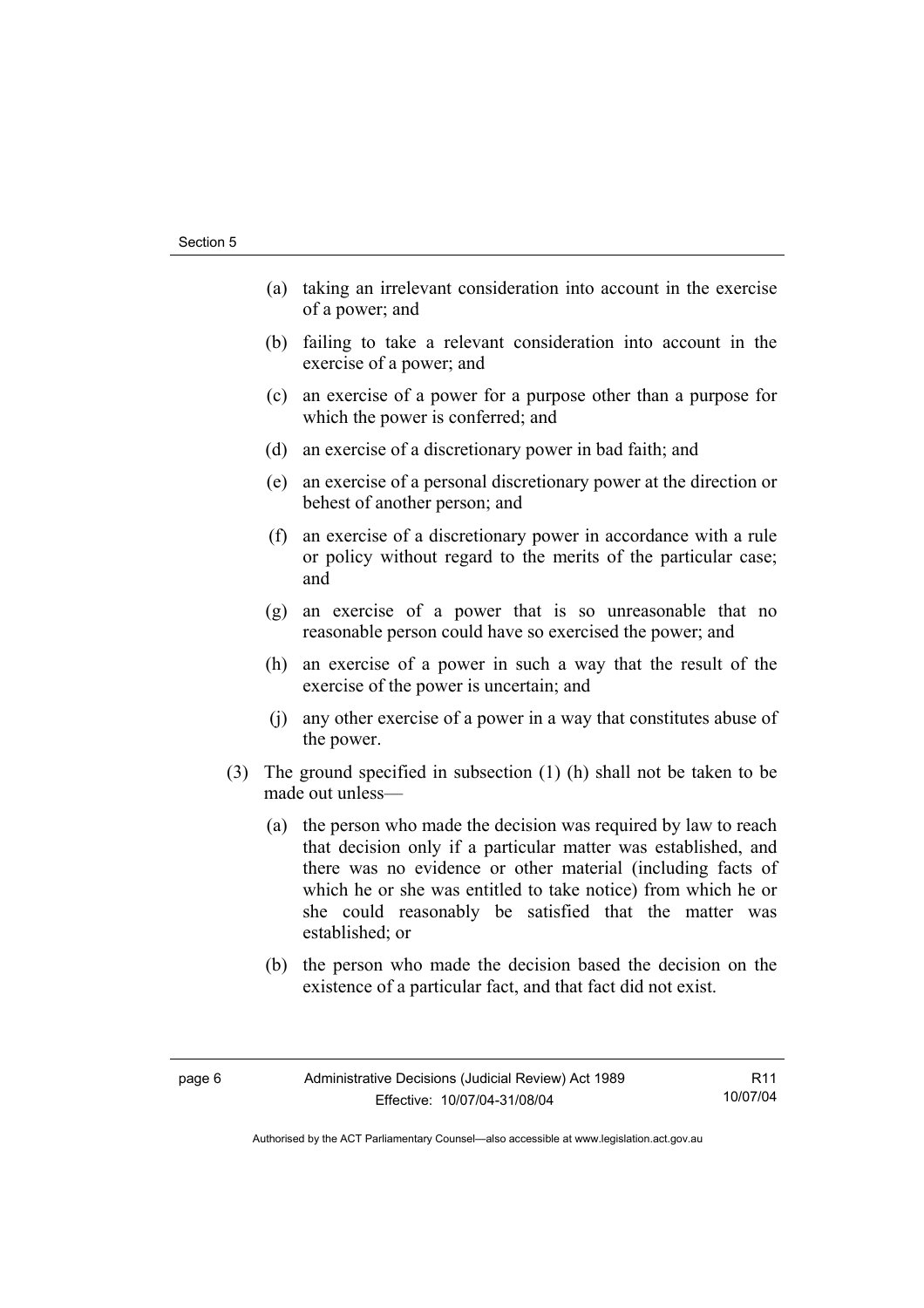# **6 Applications for review of conduct related to making of decisions**

- (1) Where a person has engaged, is engaging, or proposes to engage, in conduct for the purpose of making a decision to which this Act applies, a person who is aggrieved by the conduct may apply to the Supreme Court for an order of review in respect of the conduct on any 1 or more of the following grounds:
	- (a) that a breach of the rules of natural justice has occurred, is occurring, or is likely to occur, in connection with the conduct;
	- (b) that procedures that are required by law to be observed in respect of the conduct have not been, are not being, or are likely not to be, observed;
	- (c) that the person who has engaged, is engaging, or proposes to engage, in the conduct does not have jurisdiction to make the proposed decision;
	- (d) that the enactment under which the decision is proposed to be made does not authorise the making of the proposed decision;
	- (e) that the making of the proposed decision would be an improper exercise of the power conferred by the enactment under which the decision is proposed to be made;
	- (f) that an error of law had been, is being, or is likely to be, committed in the course of the conduct or is likely to be committed in the making of the proposed decision;
	- (g) that fraud has taken place, is taking place, or is likely to take place, in the course of the conduct;
	- (h) that there is no evidence or other material to justify the making of the proposed decision;
	- (j) that the making of the proposed decision would be otherwise contrary to law.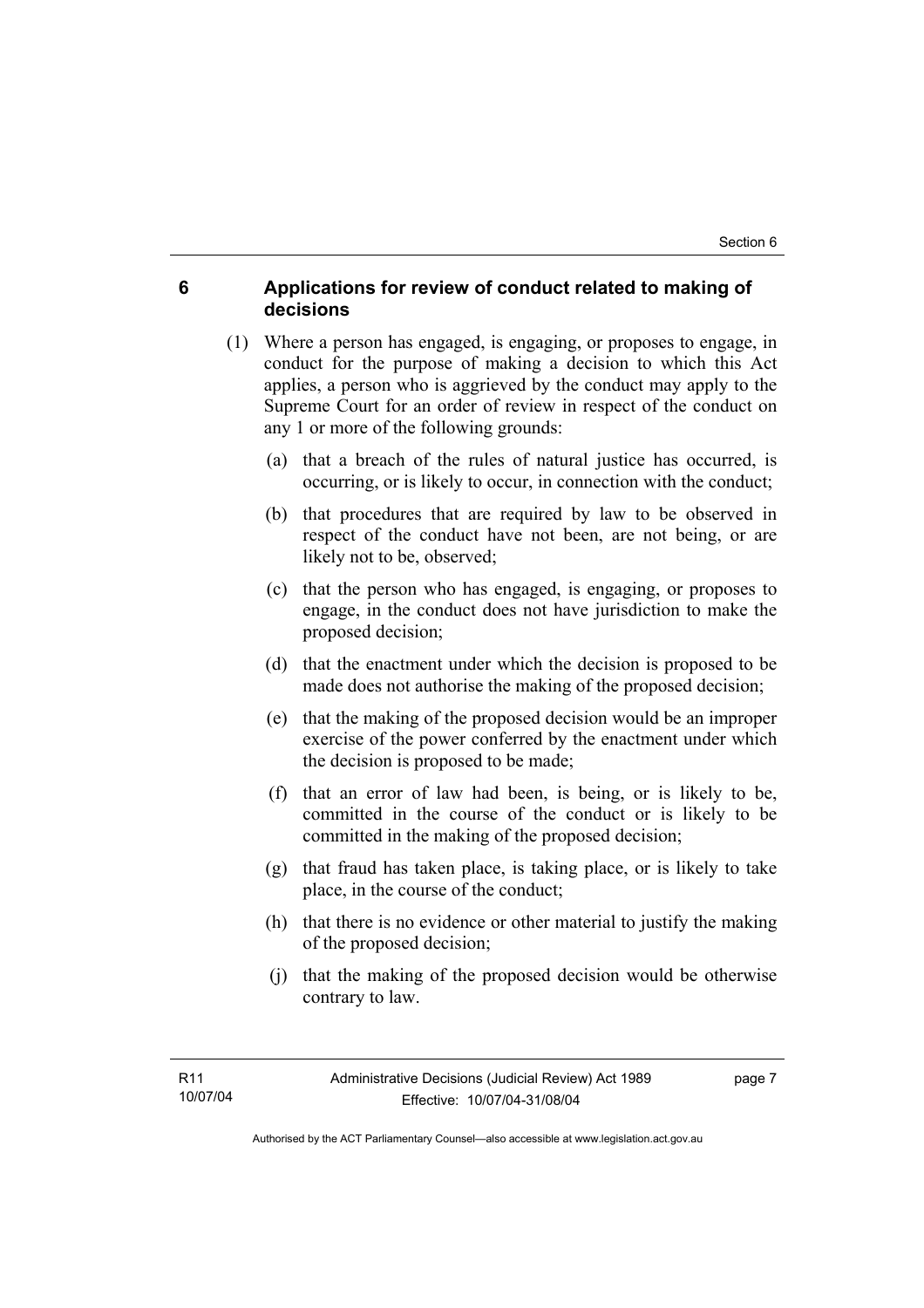- (2) The reference in subsection (1) (e) to an *improper exercise* of a power includes a reference to—
	- (a) taking an irrelevant consideration into account in the exercise of a power; and
	- (b) failing to take a relevant consideration into account in the exercise of a power; and
	- (c) an exercise of a power for a purpose other than a purpose for which the power is conferred; and
	- (d) an exercise of a discretionary power in bad faith; and
	- (e) an exercise of a personal discretionary power at the direction or behest of another person; and
	- (f) an exercise of a discretionary power in accordance with a rule or policy without regard to the merits of the particular case; and
	- (g) an exercise of a power that is so unreasonable that no reasonable person could have so exercised the power; and
	- (h) an exercise of a power in such a way that the result of the exercise of the power is uncertain; and
	- (j) any other exercise of a power in a way that constitutes abuse of the power.
- (3) The ground specified in subsection (1) (h) shall not be taken to be made out unless—
	- (a) the person who proposes to make the decision is required by law to reach that decision only if a particular matter is established, and there is no evidence or other material (including facts of which he or she was entitled to take notice) from which he or she can reasonably be satisfied that the matter is established; or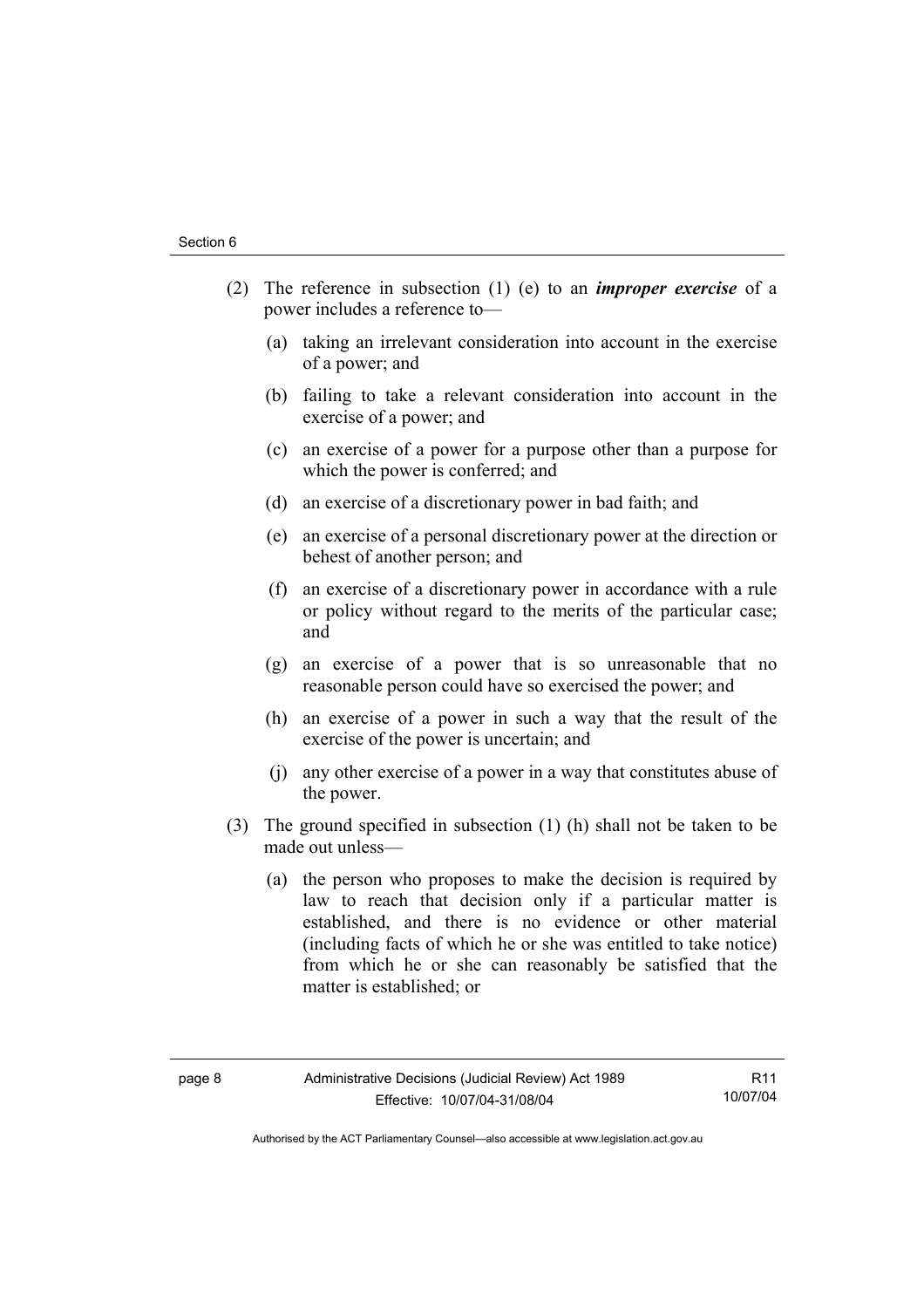(b) the person proposed to make the decision on the basis of the existence of a particular fact, and that fact does not exist.

# **7 Applications in respect of failures to make decisions**

- (1) Where—
	- (a) a person has a duty to make a decision to which this Act applies; and
	- (b) there is no law that prescribes a period within which the person is required to make that decision; and
	- (c) the person has failed to make that decision;

a person who is aggrieved by the failure of the firstmentioned person to make the decision may apply to the Supreme Court for an order of review in respect of the failure to make the decision on the ground that there has been unreasonable delay in making the decision.

- (2) Where—
	- (a) a person has a duty to make a decision to which this Act applies; and
	- (b) a law prescribes a period within which the person is required to make that decision; and
	- (c) the person has failed to make that decision before the end of that period;

a person who is aggrieved by the failure may apply to the Supreme Court for an order of review in respect of the failure to make the decision within that period on the ground that the firstmentioned person has a duty to make the decision notwithstanding that the period has expired.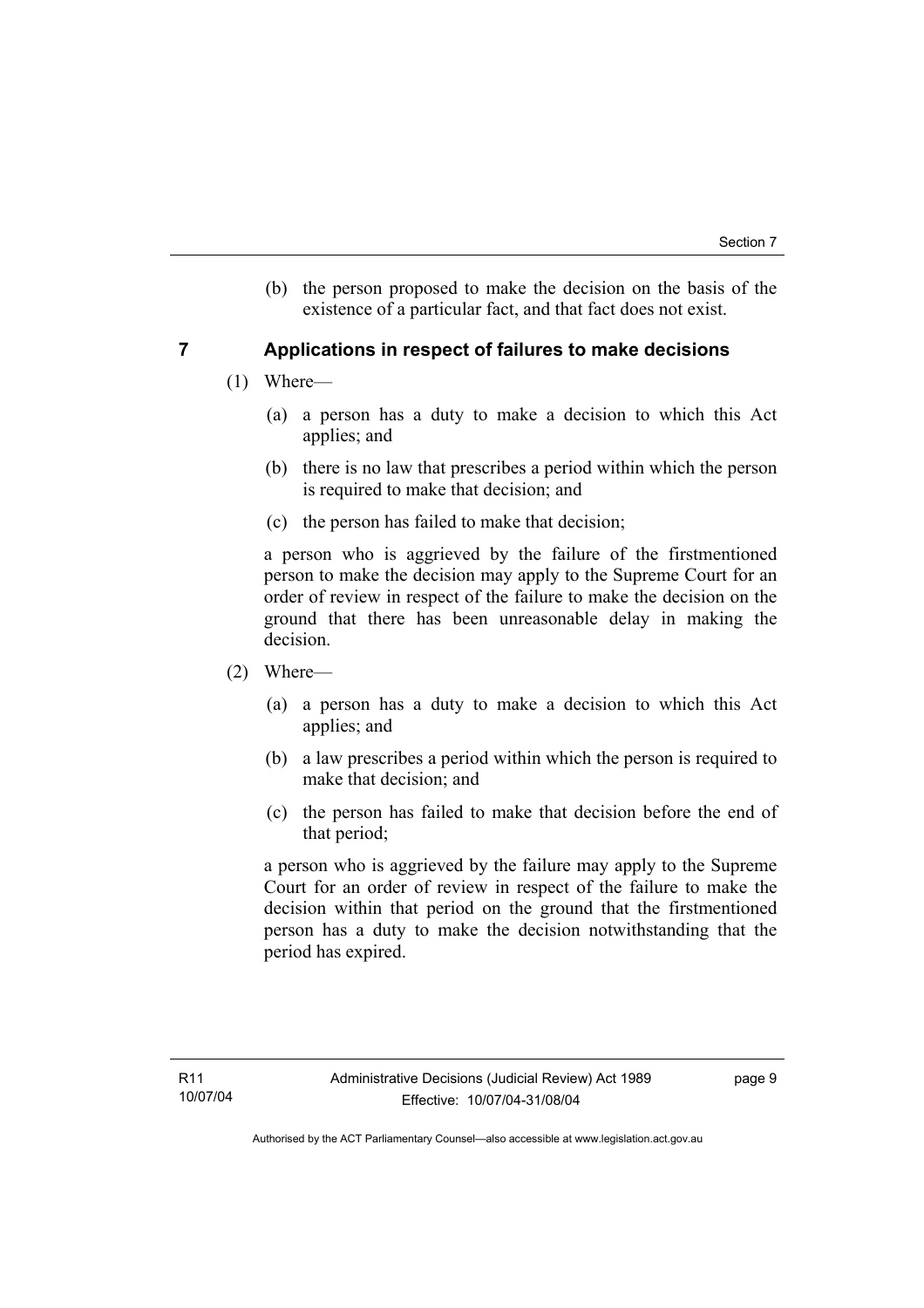# **8 Jurisdiction of Supreme Court**

The Supreme Court has jurisdiction to hear and determine applications made to the Supreme Court under this Act.

# **9 Effect of Act on other rights**

- (1) The rights conferred by sections 5, 6 and 7 on a person to seek a review—
	- (a) are in addition to, and shall not derogate from, the rights of the person to seek a review by other means; and
	- (b) shall be disregarded for the purposes of the *Ombudsman Act 1989*, section 6 (6).
- (2) Notwithstanding subsection (1)—
	- (a) the Supreme Court or any other court may, in a proceeding instituted otherwise than under this Act, refuse to grant an application for review in relation to a matter if an application for review of that matter has been made to the Supreme Court under section 5, 6 or 7; and
	- (b) the Supreme Court may, in its discretion, refuse to grant an application for review of a matter under section 5, 6 or 7 if—
		- (i) the applicant has sought a review by a court including the Supreme Court of the matter otherwise than under this Act; or
		- (ii) adequate provision is made by a law other than this Act under which the applicant is entitled to seek a review of that matter; or
		- (iii) the matter to which the application relates arises under the *Land (Planning and Environment) Act 1991* or the *Heritage Objects Act 1991* and is a matter being reviewed, or for which application has been made for review, under a law other than this Act, whether on the

| page 10 | Administrative Decisions (Judicial Review) Act 1989 | R <sub>11</sub> |
|---------|-----------------------------------------------------|-----------------|
|         | Effective: 10/07/04-31/08/04                        | 10/07/04        |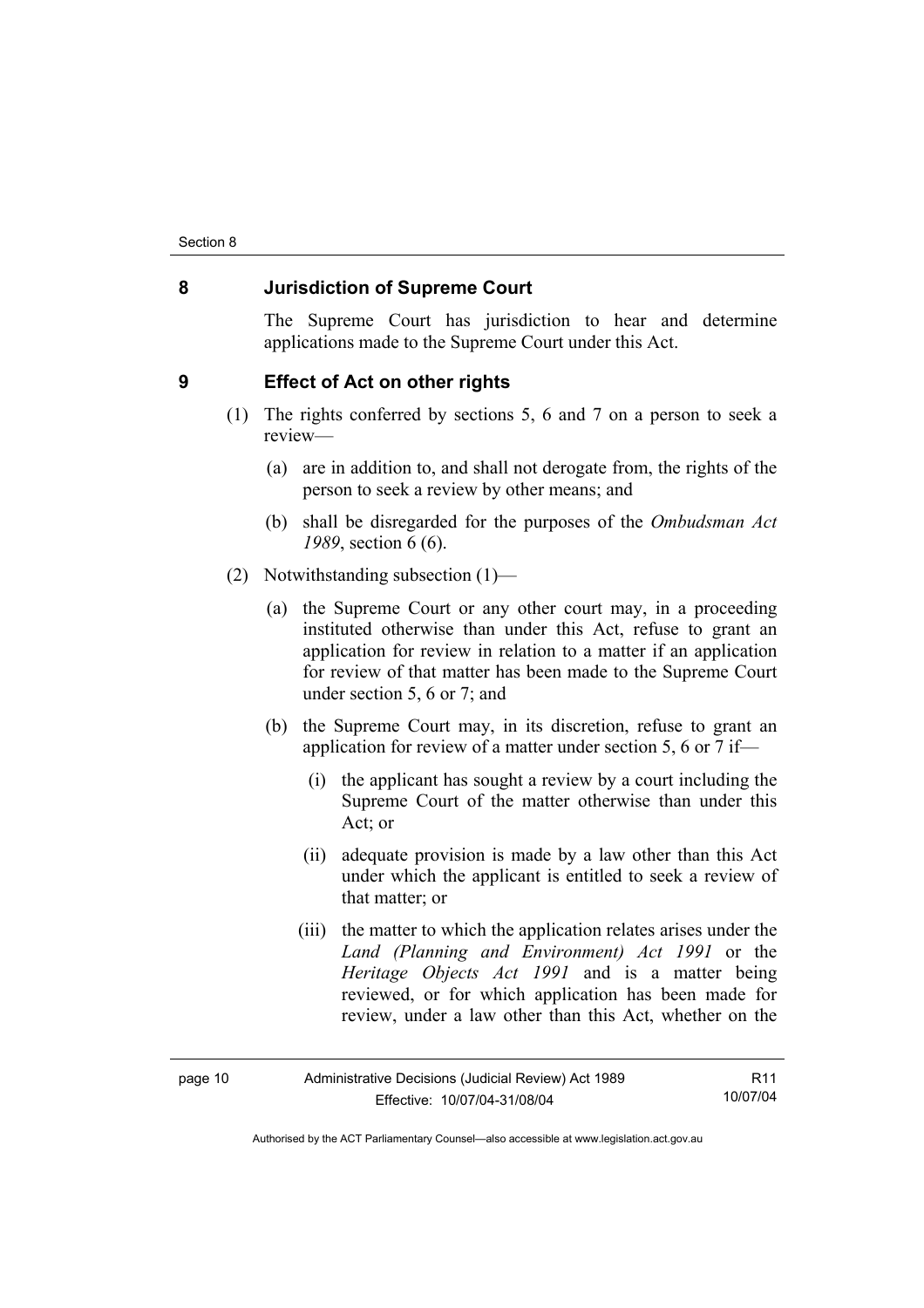application of the person who has made application to the Supreme Court for review of the matter under this Act or any other person.

(3) In this section:

*review* includes a review by way of reconsideration, rehearing, appeal, the grant of an injunction or of a prerogative or statutory writ or the making of a declaratory or other order.

# **10 Manner of making applications**

- (1) An application to the Supreme Court for an order of review—
	- (a) shall be made in such manner as is prescribed by rules of court; and
	- (b) shall set out the grounds of the application; and
	- (c) shall be lodged with the registry of the Supreme Court and, in the case of an application in relation to a decision the terms of which were recorded in writing and set out in a document that was provided to the applicant, including such a decision that a person purported to make after the end of the period within which it was required to be made, shall be so lodged within the application period or within such further time as the Supreme Court (whether before or after the end of the application period) allows.
- (2) Any other application to the Supreme Court under this Act shall be made as prescribed by rules of court.
- (3) The application period for the purposes of subsection (1) (c) is the period commencing on the day on which the decision is made and ending on the 28th day after—
	- (a) if the decision sets out the findings on material questions of fact, refers to the evidence or other material on which those findings were based and gives the reasons for the decision—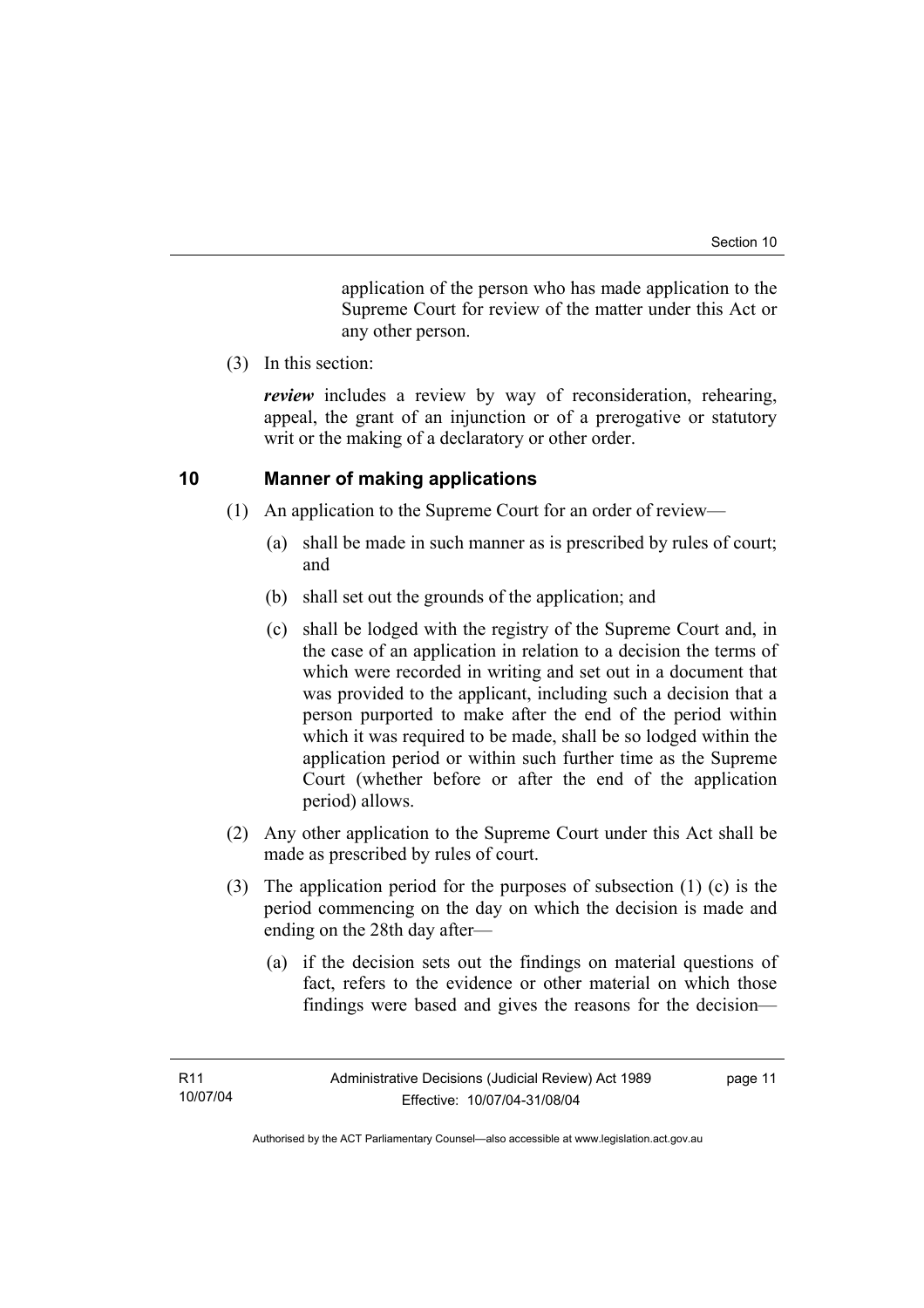the day on which a document setting out the terms of the decision is provided to the applicant; or

- (b) in any other case—
	- (i) if a statement in writing setting out those findings, referring to that evidence or other material and giving those reasons is provided to the applicant otherwise than under section 13 (1) not later than the 28th day after the day on which a document setting out the terms of the decision is provided to the applicant—the day on which the statement is so provided; or
	- (ii) if the applicant, in accordance with section 13 (1), requests the person who made the decision to provide a statement as mentioned in that subsection—the day on which the statement is provided, the applicant is notified in accordance with section 13 (3) that the applicant was not entitled to make the request, the Supreme Court makes an order under section 13 (5) declaring that the applicant was not entitled to make the request or the applicant is notified in accordance with section 14 (3) or 15 (4) that the statement will not be provided; or
	- (iii) in any other case—the day on which a document setting out the terms of the decision is provided to the applicant.
- (4) Where—
	- (a) no period is prescribed for the making of applications for orders of review in relation to a particular decision; or
	- (b) no period is prescribed for the making of an application by a particular person for an order of review in relation to a particular decision;

the Supreme Court may refuse to entertain an application for an order of review in relation to the decision, or refuse to entertain an application by the person, as the case may be, if the Supreme Court

| page 12 | Administrative Decisions (Judicial Review) Act 1989 | R11      |
|---------|-----------------------------------------------------|----------|
|         | Effective: 10/07/04-31/08/04                        | 10/07/04 |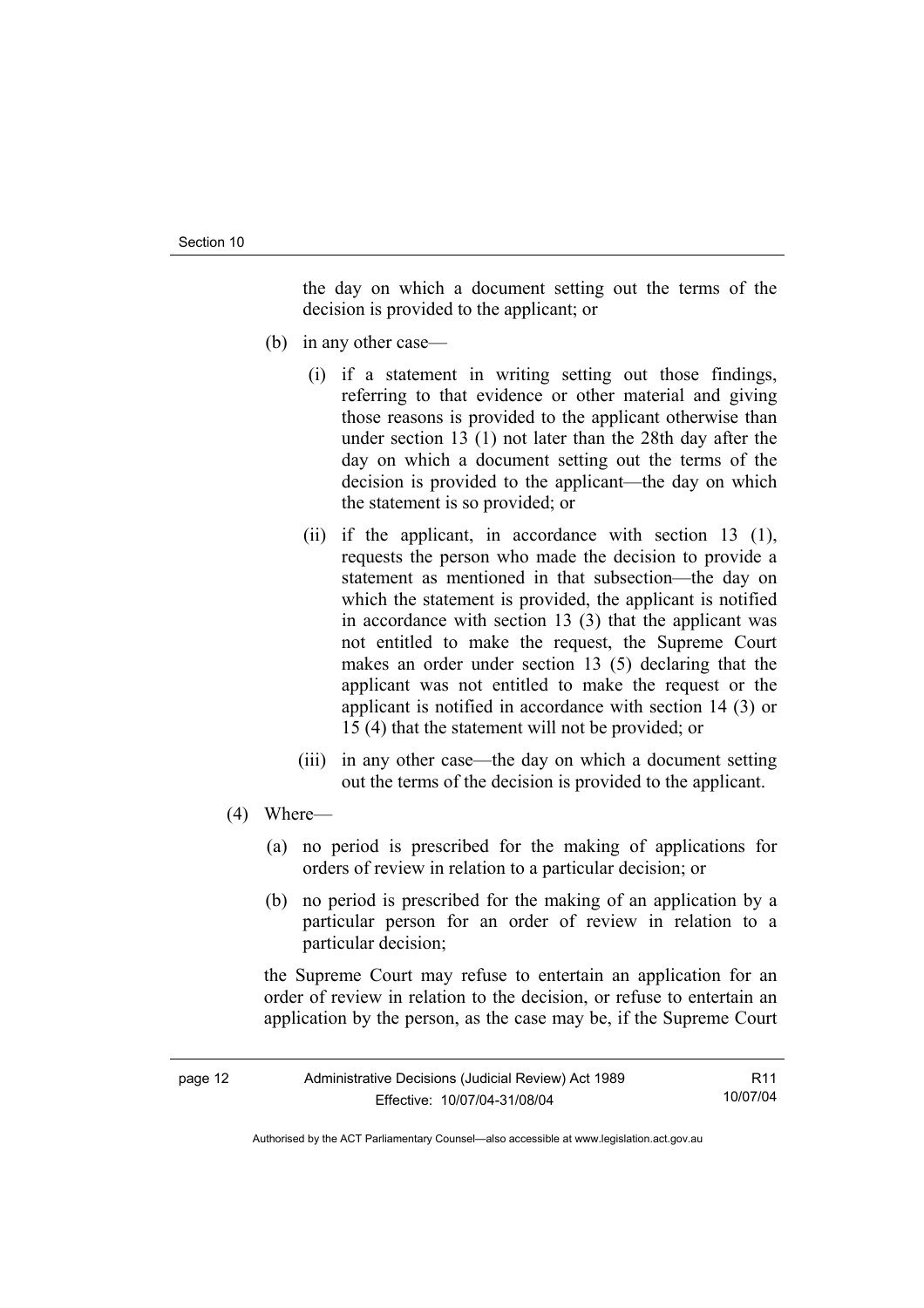is of the opinion that the application was not made within a reasonable time after the decision was made.

- (5) In forming an opinion for the purposes of subsection (4), the Supreme Court shall have regard to—
	- (a) the time when the applicant became aware of the making of the decision; and
	- (b) if subsection (4) (b) applies—any period prescribed for the making by another person of an application for an order of review in relation to the decision; and
	- (c) such other matters as it considers relevant.
- (6) The applicant for an order of review is not limited to the grounds set out in the application but, if he or she wishes to rely on a ground not so set out, the Supreme Court may direct that the application be amended to specify that ground.
- (7) The rules of court may make provision for and in relation to service on appropriate persons of copies of documents lodged with the registry of the Supreme Court under this Act.
- (8) Strict compliance with rules of court made for the purposes of this section is not required and substantial compliance is sufficient.

# **11 Amendment of documents**

The Supreme Court may, on such terms as it thinks fit, permit a document lodged with the registry of the Supreme Court in connection with an application under this Act to be amended and may, if it thinks fit, direct such a document to be amended in a manner specified by the Supreme Court.

# **12 Application to be made a party to a proceeding**

 (1) A person interested in a decision, conduct or failure in relation to which an application has been made to the Supreme Court under this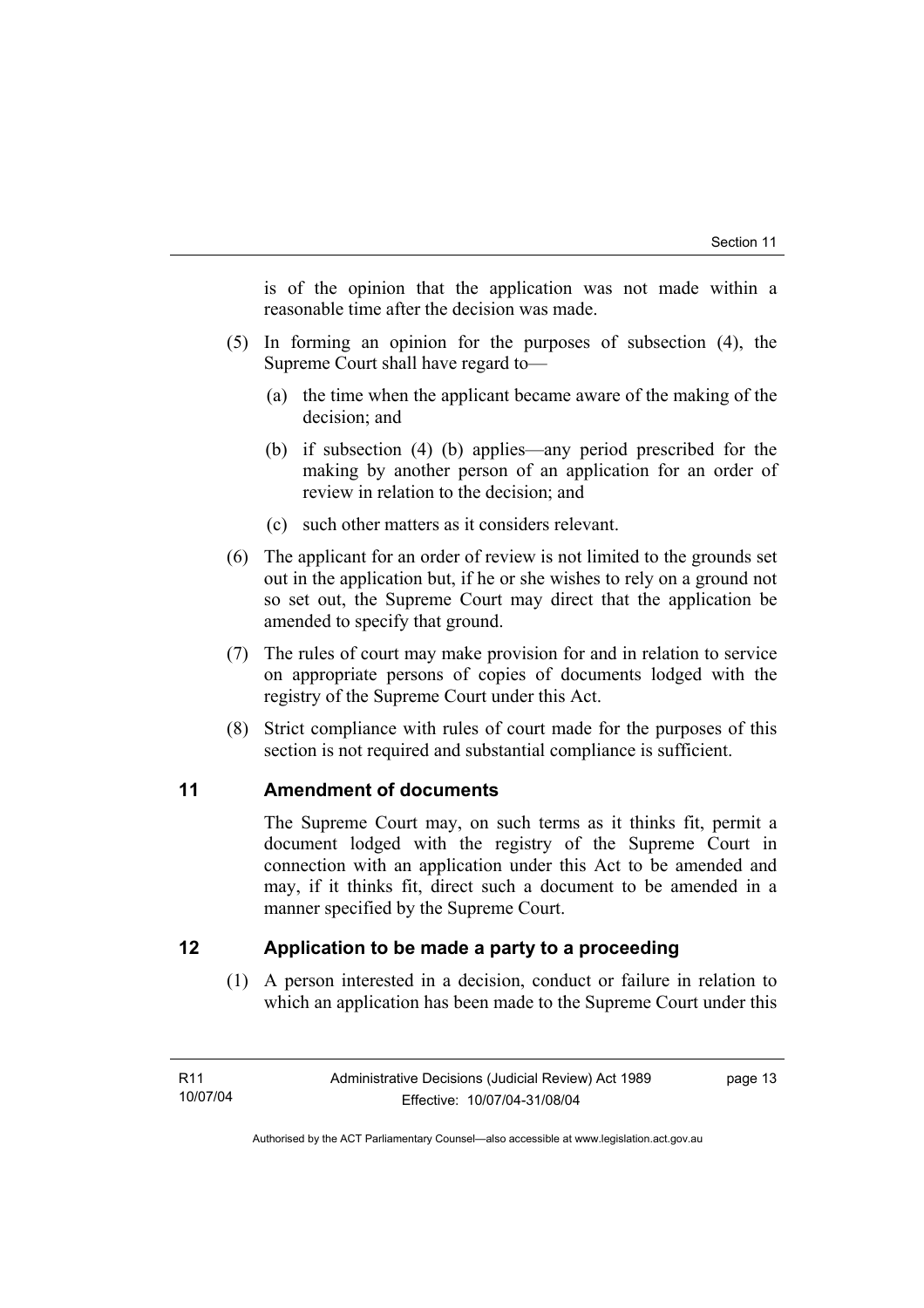Act may apply to the Supreme Court to be made a party to the application.

- (2) The Supreme Court may, in its discretion—
	- (a) grant the application either unconditionally or subject to such conditions as it thinks fit; or
	- (b) refuse the application.

# **13 Reasons for decision may be obtained**

- (1) Where a person makes a decision to which this section applies, any person who is entitled to make an application to the Supreme Court under section 5 in relation to the decision may, by notice in writing given to the person who made the decision, request the person to provide a statement in writing setting out the findings on material questions of fact, referring to the evidence or other material on which those findings were based and giving the reasons for the decision.
- (2) Where such a request is made, the person who made the decision shall, subject to this section, as soon as practicable and in any event within 28 days after receiving the request, prepare the statement and give it to the person who made the request.
- (3) Where a person to whom such a request is made is of the opinion that the applicant was not entitled to make the request, the firstmentioned person may, within 28 days after receiving the request—
	- (a) provide to the applicant a notice in writing stating that opinion; or
	- (b) apply to the Supreme Court under subsection (5) for an order declaring that applicant was not entitled to make the request.
- (4) Where a person provides a notice under subsection (3), or applies to the Supreme Court under subsection (5), with respect to a request, the person is not required to comply with the request unless—

| page 14 | Administrative Decisions (Judicial Review) Act 1989 | R11      |
|---------|-----------------------------------------------------|----------|
|         | Effective: 10/07/04-31/08/04                        | 10/07/04 |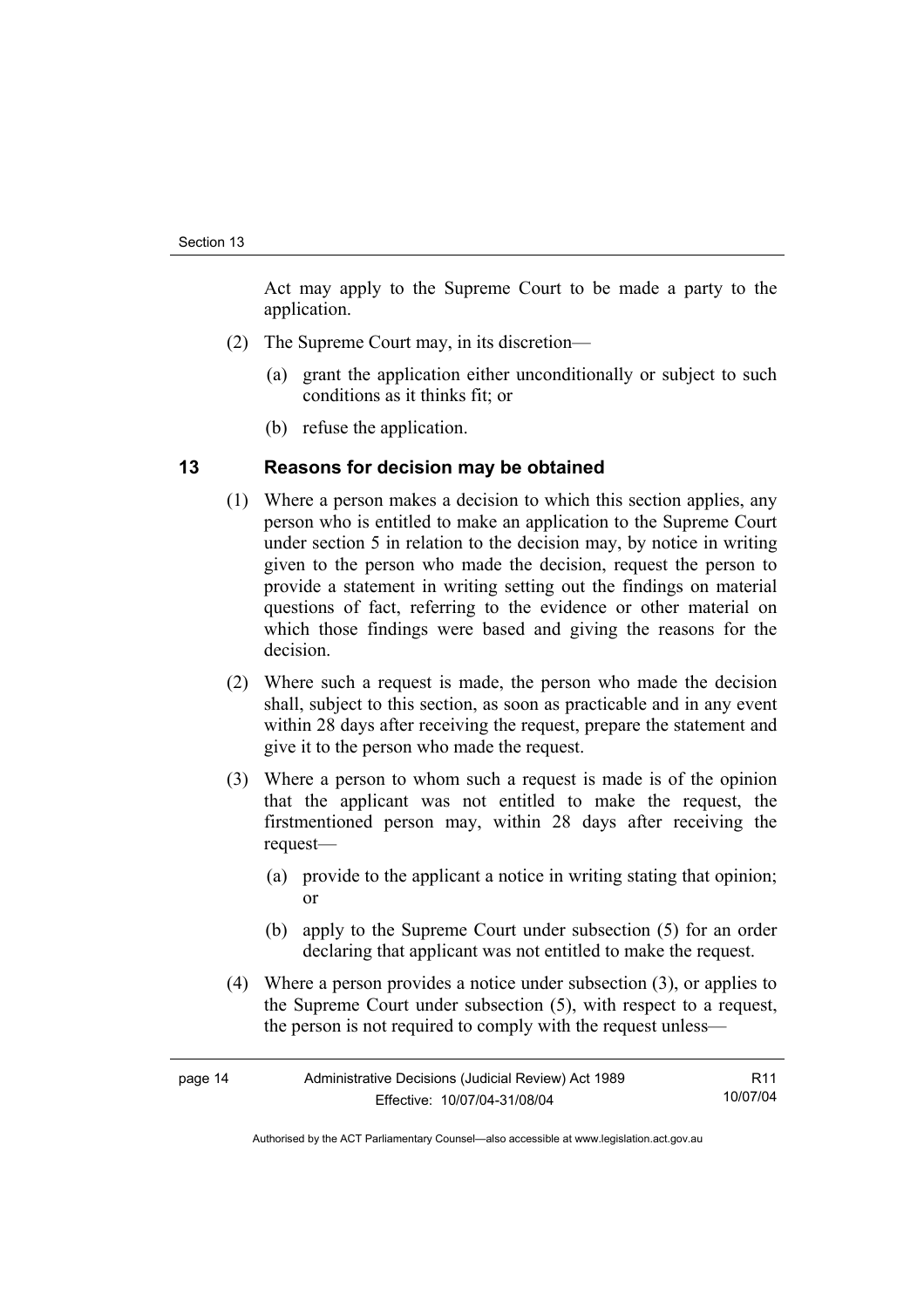- (a) the Supreme Court, on an application under subsection (5), declares that the applicant was entitled to make the request; or
- (b) the person has applied to the Supreme Court under subsection (5) for an order declaring that the applicant was not entitled to make the request and the Supreme Court refuses that application;

and, in either of those cases, the person shall prepare the statement to which the request relates and provide it to the person who made the request within 28 days after the decision of the Supreme Court.

- (5) The Supreme Court may, on the application of—
	- (a) a person to whom a request is made under subsection (1); or
	- (b) a person who has received a notice under subsection (3);

make an order declaring that the person who made the request concerned was, or was not, entitled to make the request.

- (6) A person to whom a request for a statement in relation to a decision is made under subsection (1) may refuse to prepare and provide the statement if—
	- (a) in the case of a decision the terms of which were recorded in writing and set out in a document that was provided to the applicant—the request was not made on or before the 28th day after the day on which that document was so provided; or
	- (b) in any other case—the request was not made within a reasonable time after the decision was made;

and in any such case the person to whom the request was made shall provide to the applicant, within 14 days after receiving the request, a notice in writing stating that the statement will not be provided and giving the reason why the statement will not be so provided.

 (7) For the purposes of subsection (6) (b), a request for a statement in relation to a decision shall be taken to have been made within a reasonable time after the decision was made if the Supreme Court,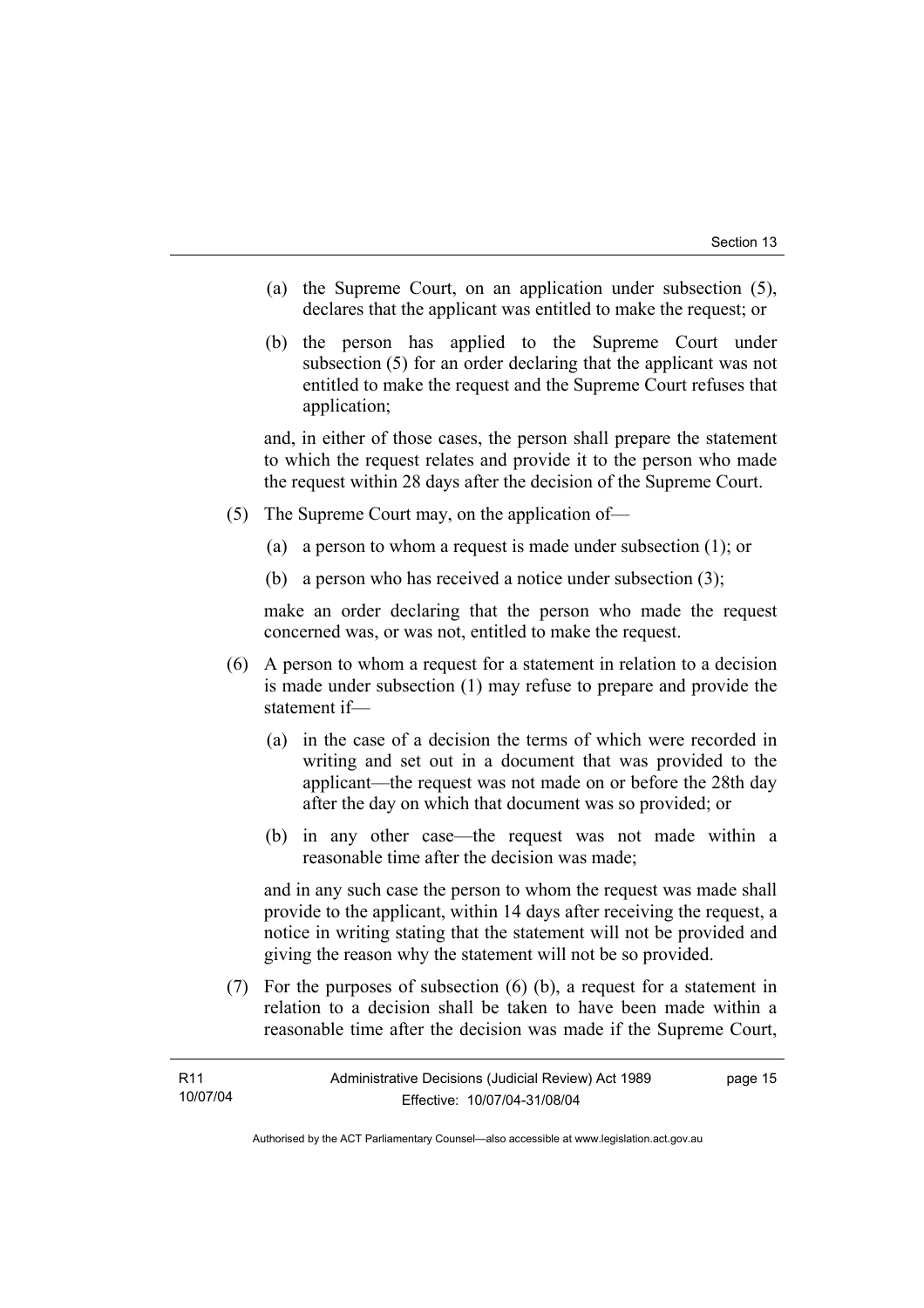on application by the applicant, declares that the request was made within a reasonable time.

- (8) If the Supreme Court, upon application for an order under this subsection made by a person to whom a statement has been provided following a request under subsection (1), considers that the statement does not contain adequate particulars of findings on material questions of fact, an adequate reference to the evidence or other material on which those findings were based or adequate particulars of the reasons for the decision, the Supreme Court may order the person who provided the statement to provide to the person who made the request, within such time as is specified in the order, an additional statement containing further and better particulars in relation to matters specified in the order with respect to those findings, that evidence or other material or those reasons.
- (9) The regulations may declare decisions not to be decisions to which this section applies.
- (10) Regulations made under subsection (9) may specify decisions in any way, whether by reference to the nature or subject matter of the decisions, by reference to the enactment or provision of an enactment under which they are made, by reference to the holder of the office by whom they are made, or otherwise.
- (11) A regulation made under subsection (9) applies only in relation to decisions made after the regulation takes effect.
- (12) In this section:

*decision to which this section applies* means a decision to which this Act applies, other than—

- (a) a decision to which the *Administrative Appeals Tribunal Act 1989*, section 26 applies; or
- (b) a decision that includes, or is accompanied by, a statement setting out findings of facts, a reference to the evidence or

R11 10/07/04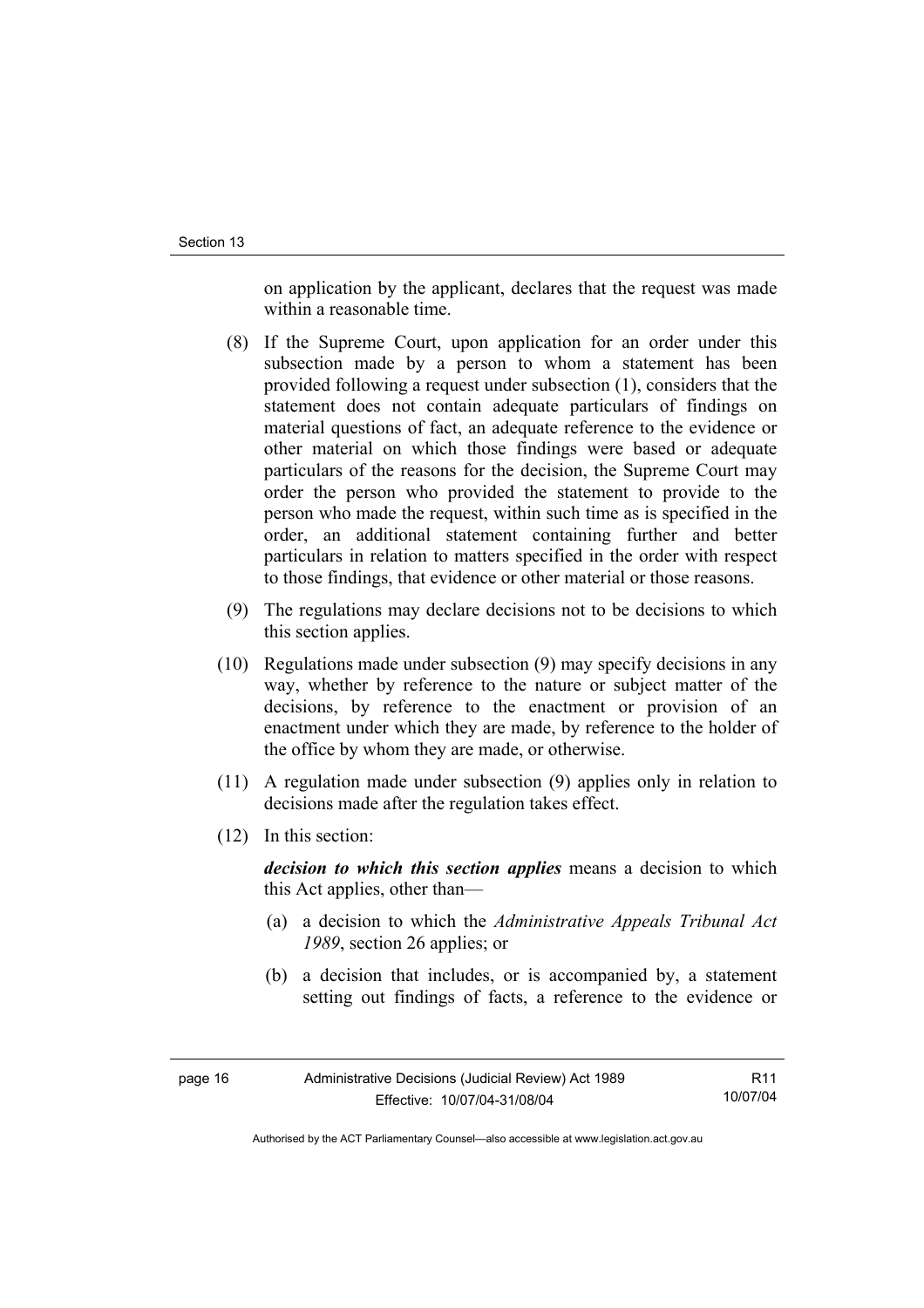other material on which those findings were based and the reasons for the decision; or

(c) a decision to which schedule 2 applies.

# **14 Certain information not required to be disclosed**

- (1) This section applies in relation to any information to which a request made to a person under section 13 (1) relates, being information that—
	- (a) relates to the personal affairs or business affairs of a person other than the person making the request; and
	- (b) is information—
		- (i) that was supplied in confidence; or
		- (ii) the publication of which would reveal a trade secret; or
		- (iii) that was provided in compliance with a duty imposed by an enactment; or
		- (iv) the providing of which in accordance with the request would be in contravention of an enactment, being an enactment that expressly imposes on the person to whom the request is made a duty not to divulge or communicate to any person, or to persons other than particular persons, or except in prescribed circumstances, information of that kind.
- (2) Where a person has been requested under section 13 (1) to provide a statement to another person—
	- (a) the firstmentioned person is not required to include in the statement any information in relation to which this section applies; and
	- (b) where the statement would be false or misleading if it did not include information of that kind—the firstmentioned person is not required to provide the statement.

| R11      | Administrative Decisions (Judicial Review) Act 1989 | page 17 |
|----------|-----------------------------------------------------|---------|
| 10/07/04 | Effective: 10/07/04-31/08/04                        |         |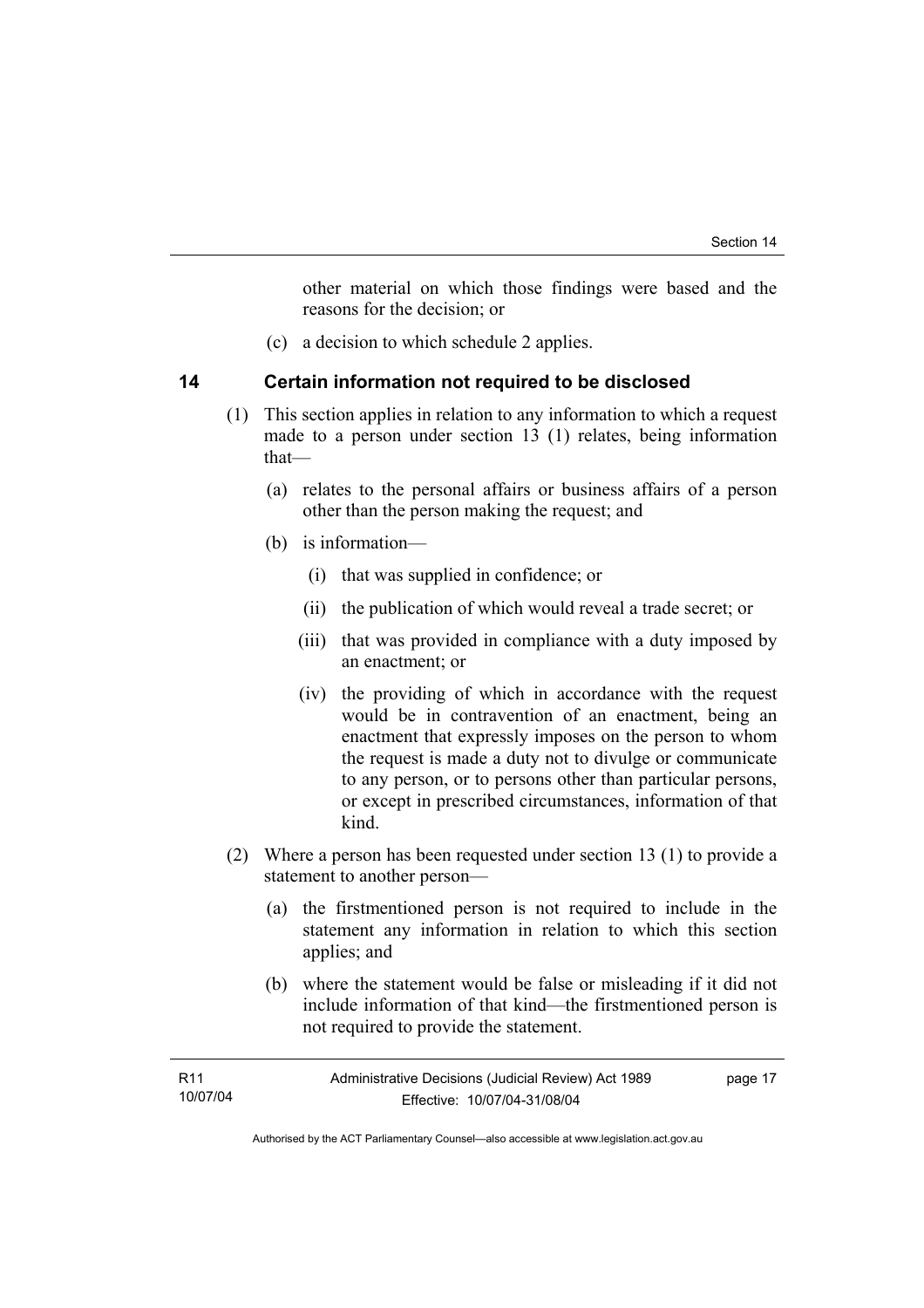- (3) Where, under subsection (2), information is not included in a statement provided by a person or a statement is not provided by a person, the person shall provide a notice in writing to the person who requested the statement—
	- (a) if information is not included in a statement—stating that the information is not so included and giving the reason for not including the information; or
	- (b) if a statement is not provided—stating that the statement will not be provided and giving the reason for not providing the statement.
- (4) Nothing in this section affects the power of the Supreme Court to make an order for the discovery of documents or to require the giving of evidence or the production of documents to the Supreme Court.

# **15 Certification concerning the disclosure of information**

- (1) If the Minister certifies in writing that the disclosure of information concerning a specified matter would be contrary to the public interest—
	- (a) because it would involve the disclosure of deliberations or decisions of the Executive or of a committee of the Executive; or
	- (b) for any other reason specified in the certificate that could form the basis for a claim by the Crown in right of the Territory in a judicial proceeding that the information should not be disclosed;

subsections  $(3)$ ,  $(4)$  and  $(5)$  have effect.

 (2) If the Commonwealth Attorney-General certifies in writing that the disclosure of information concerning a specified matter would be contrary to the public interest—

R11 10/07/04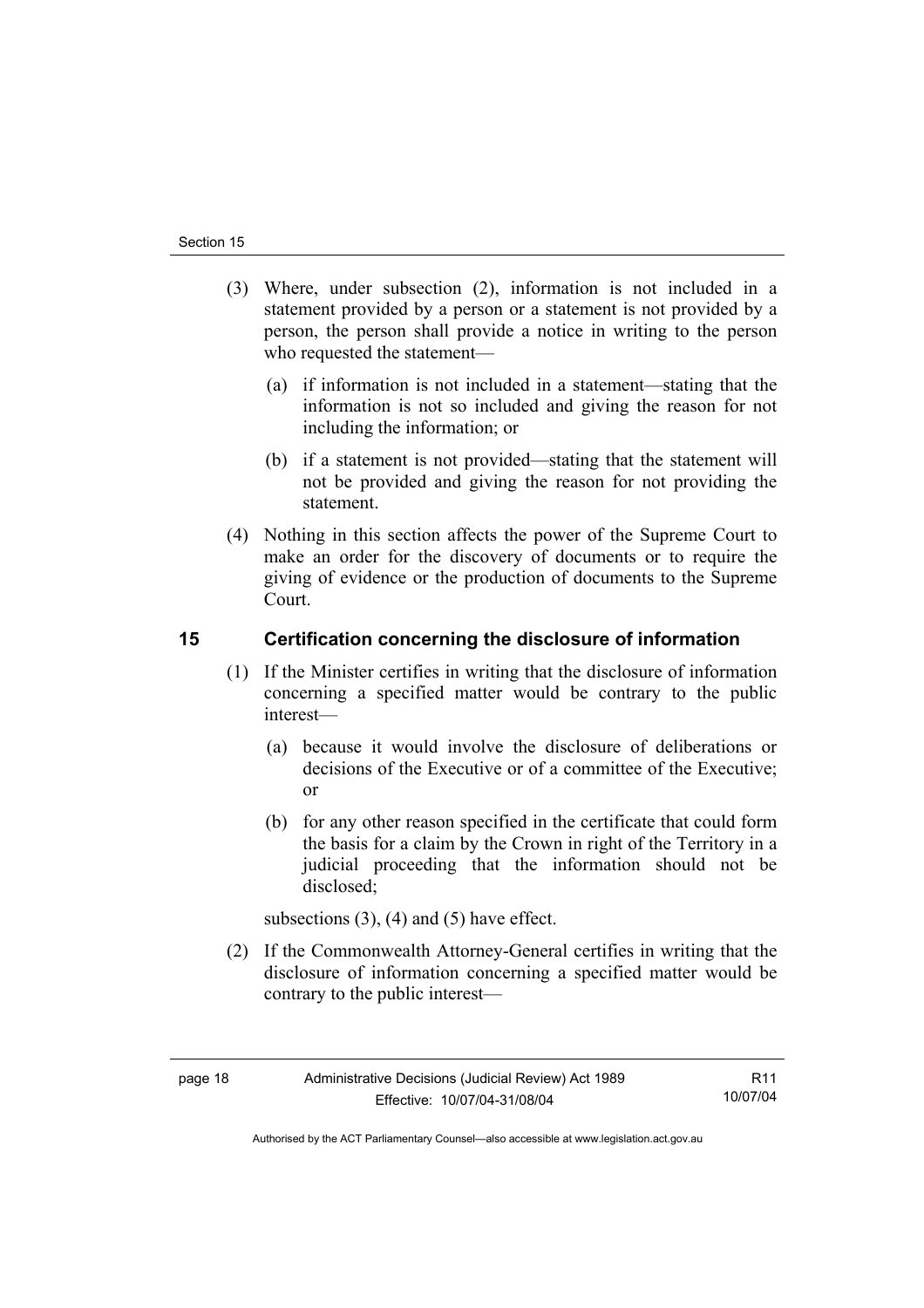- (a) because it would prejudice the security, defence or international relations of the Commonwealth; or
- (b) because it would involve the disclosure of deliberations or decisions of the Commonwealth Cabinet or of a committee of the Cabinet; or
- (c) for any other reason specified in the certificate that could form the basis for a claim by the Crown in right of the Commonwealth in a judicial proceeding that the information should not be disclosed;

subsections  $(3)$ ,  $(4)$  and  $(5)$  have effect.

- (3) Where a person has been requested under section 13 to provide a statement to another person—
	- (a) the firstmentioned person is not required to include in the statement any information in respect of which a certificate has been provided under subsection (1) or (2); and
	- (b) where the statement would be false or misleading if it did not include information of that kind—the firstmentioned person is not required to provide the statement.
- (4) Where, under subsection (3), information is not included in a statement provided by a person or a statement is not provided by a person, the person shall provide a notice in writing to the person who requested the statement—
	- (a) if information is not included in a statement—stating that the information is not so included and giving the reason for not including the information; or
	- (b) if a statement is not provided—stating that the statement will not be provided and giving the reason for not providing the statement.
- (5) Nothing in this section affects the power of the Supreme Court to make an order for the discovery of documents or to require the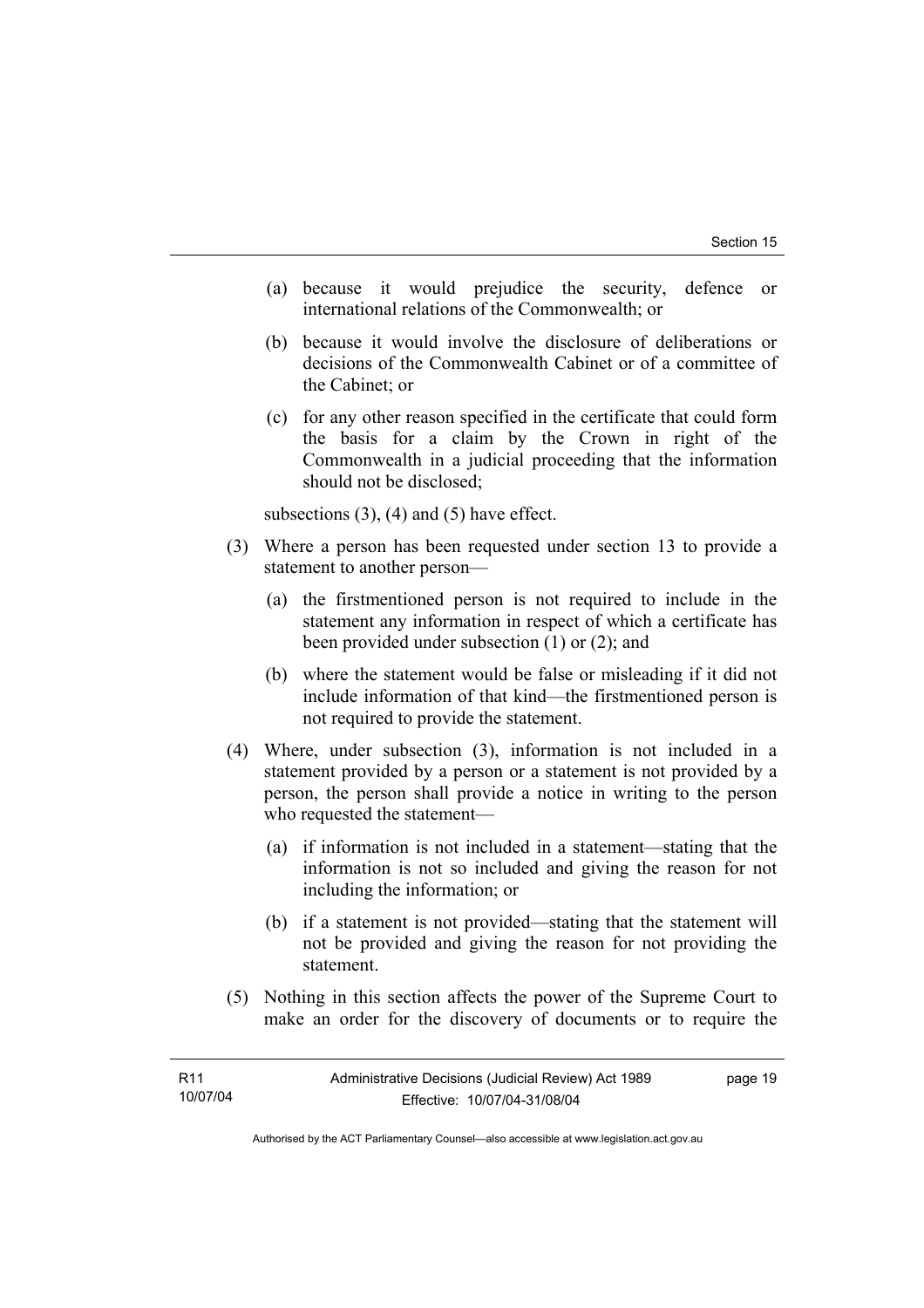giving of evidence or the production of documents to the Supreme Court.

# **16 Stay of proceedings**

- (1) The making of an application to the Supreme Court under section 5 in relation to a decision does not affect the operation of the decision or prevent the implementation of the decision, but—
	- (a) the Supreme Court may, by order, on such conditions (if any) as the Supreme Court determines, suspend the operation of the decision; and
	- (b) the Supreme Court may order, on such conditions (if any) as the Supreme Court determines, a stay of all or any proceedings under the decision.
- (2) The Supreme Court may make an order under subsection (1) on the Supreme Court's own motion or on the application of the person who made the application under section 5.

# **17 Powers of the Supreme Court in respect of applications for order of review**

- (1) On an application for an order of review in respect of a decision, the Supreme Court may, in its discretion, make all or any of the following orders:
	- (a) an order quashing or setting aside the decision, or a part of the decision, with effect from the date of the order or from such earlier or later date as the Supreme Court specifies;
	- (b) an order referring the matter to which the decision relates to the person who made the decision for further consideration, subject to such directions as the Supreme Court thinks fit;
	- (c) an order declaring the rights of the parties in respect of any matter to which the decision relates;

R11 10/07/04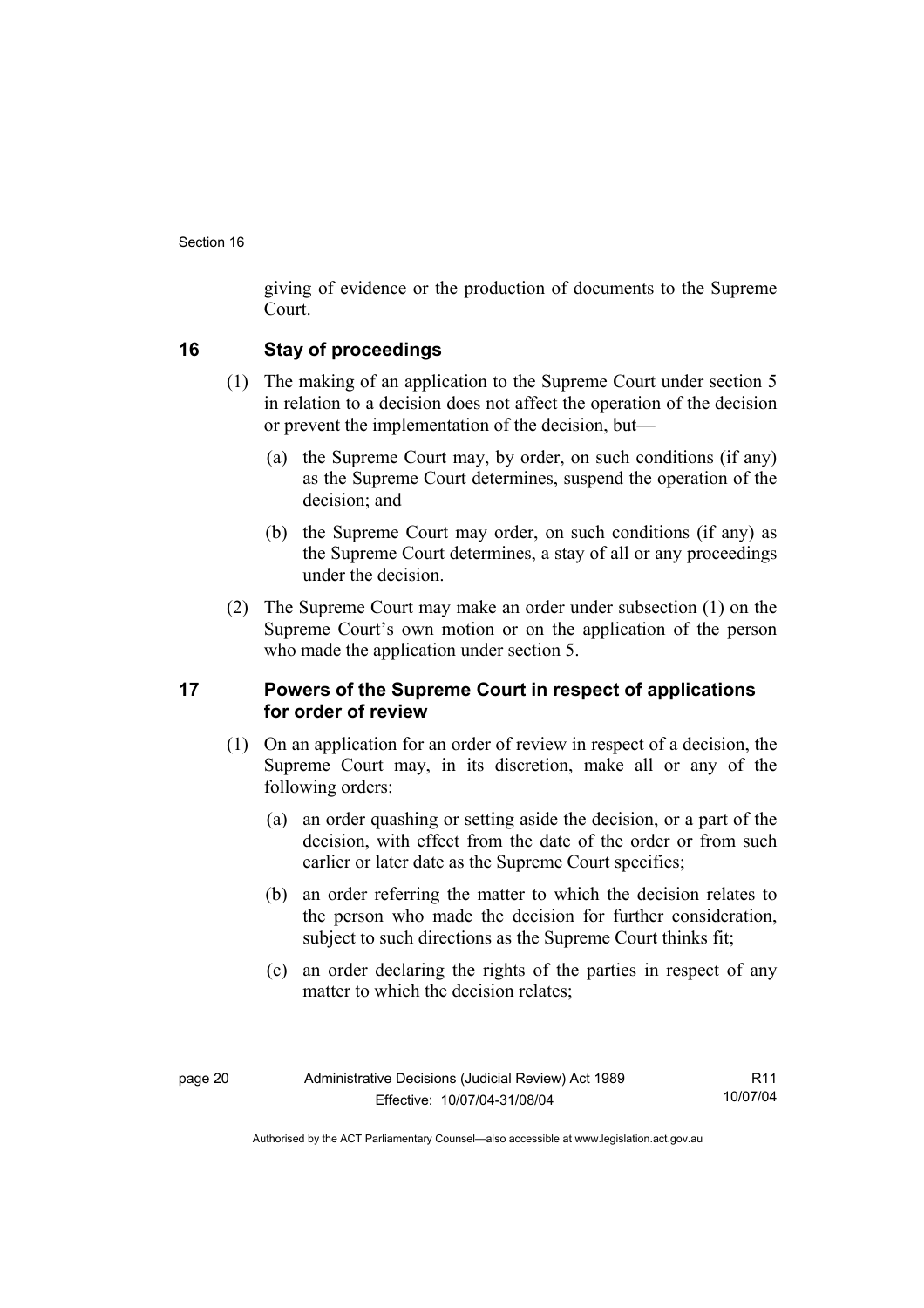- (d) an order directing any of the parties to do, or to refrain from doing, any act or thing in order to do justice between the parties.
- (2) On an application for an order of review in respect of conduct that has been, is being, or is proposed to be, engaged in for the purpose of the making of a decision, the Supreme Court may, in its discretion, make either or both of the following orders:
	- (a) an order declaring the rights of the parties in respect of any matter to which the conduct relates;
	- (b) an order directing any of the parties to do, or to refrain from doing, any act or thing in order to do justice between the parties.
- (3) On an application for an order of review in respect of a failure to make a decision, or in respect of a failure to make a decision within the period within which the decision was required to be made, the Supreme Court may, in its discretion, make all or any of the following orders:
	- (a) an order directing the making of the decision;
	- (b) an order declaring the rights of the parties in relation to the making of the decision;
	- (c) an order directing any of the parties to do, or to refrain from doing, any act or thing in order to do justice between the parties.
- (4) The Supreme Court may at any time, of its own motion or on the application of any party, revoke, vary, or suspend the operation of any order made by it under this section.

# **18 Change in person holding, or performing the duties of, an office**

Where—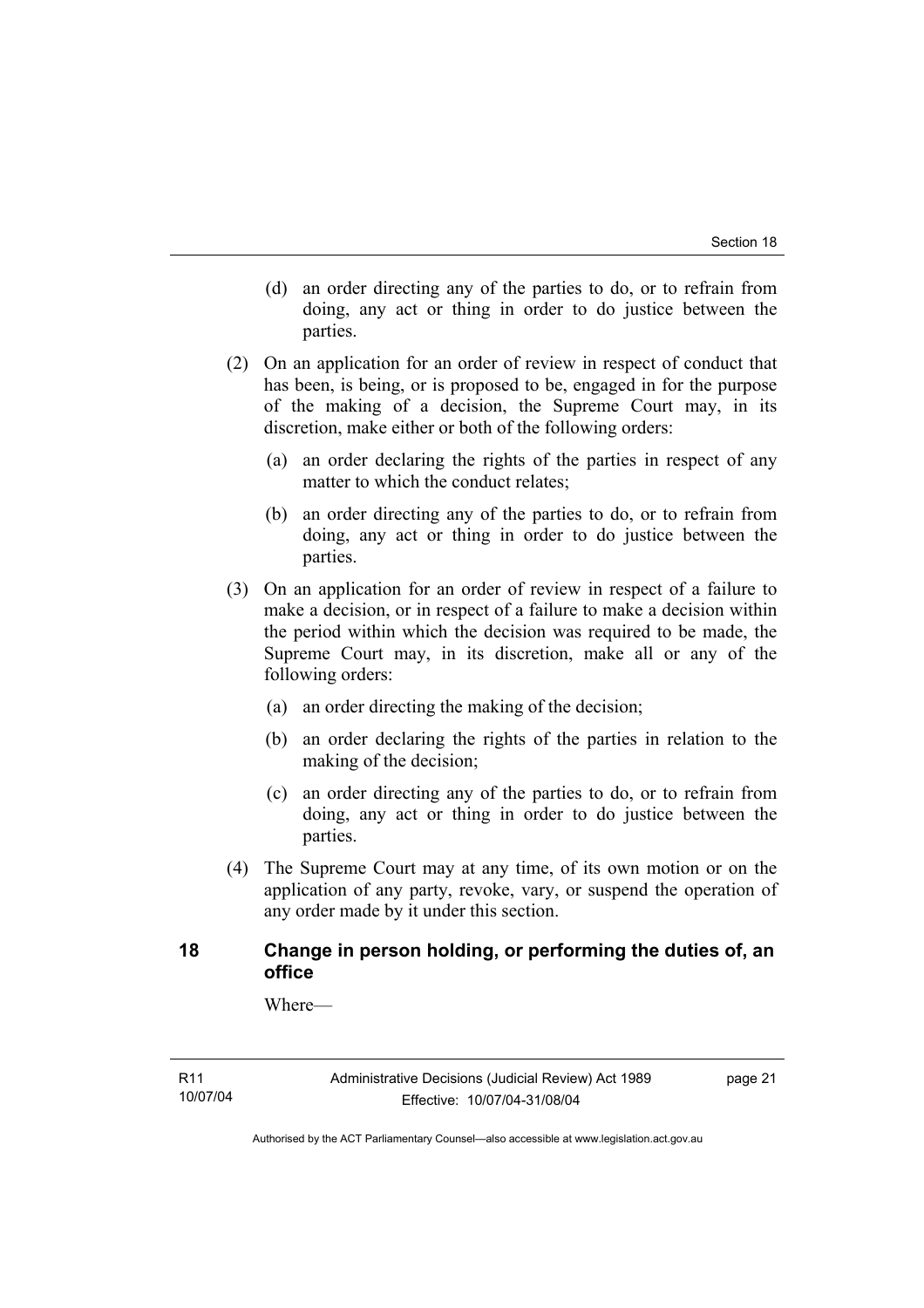- (a) a person has, in the performance of the duties of an office, made a decision in respect of which an application may be made to the Supreme Court under this Act; and
- (b) the person no longer holds, or, for whatever reason, is not performing the duties of, that office;

this Act has effect as if the decision had been made by—

- (c) the person for the time being holding or performing the duties of that office; or
- (d) if there is no person for the time being holding or performing the duties of that office or that office no longer exists—such person as the Minister administering the enactment under which the decision was made, or a person authorised by that Minister, specifies.

# **19 Intervention by Minister or Commonwealth Attorney-General**

- (1) The Minister may, on behalf of the Territory, intervene in a proceeding before the Supreme Court under this Act.
- (2) The Commonwealth Attorney-General may, on behalf of the Commonwealth intervene in a proceeding before the Supreme Court under this Act, being a proceeding involving a matter in respect of which he or she has provided a certificate under section 15 (2).
- (3) Where the Minister or the Commonwealth Attorney-General intervenes in a proceeding under this section—
	- (a) the Supreme Court may, in the proceeding, make such order as to costs against the Territory or the Commonwealth, as the case may be, as the Supreme Court thinks fit; and
	- (b) the Minister or the Commonwealth Attorney-General, as the case may be, shall be taken to be a party to the proceeding.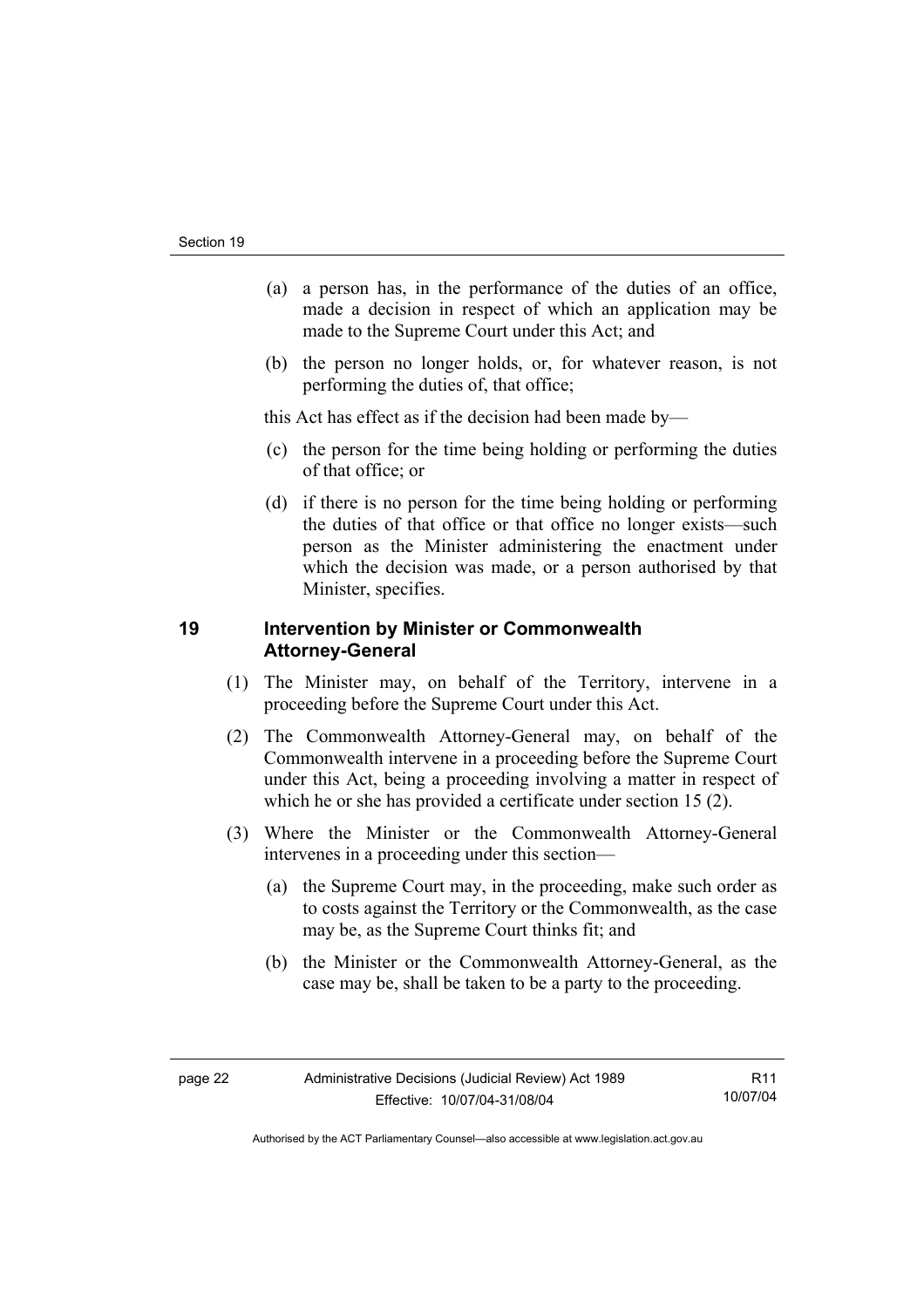# **20 Act not to apply to certain decisions**

- (1) The regulations may declare decisions to be decisions that are not subject to judicial review by the Supreme Court under this Act.
- (2) If a regulation is so made in relation to a decision—
	- (a) section 5 does not apply in relation to that decision; and
	- (b) section 6 does not apply in relation to conduct that has been, is being, or is proposed to be, engaged in for the purpose of making that decision; and
	- (c) section 7 does not apply in relation to a failure to make that decision.
- (3) Regulations made for the purposes of subsection (1) may specify decisions in any way, whether by reference to the nature or subject matter of the decisions, by reference to the enactment or provision of an enactment under which they are made, by reference to the holder of the office by whom they are made, or otherwise.
- (4) Regulations made for the purposes of subsection (1) apply only in relation to decisions made after the regulations take effect.

# **21 Regulation-making power**

The Executive may make regulations for this Act.

*Note* Regulations must be notified, and presented to the Legislative Assembly, under the *Legislation Act 2001*.

# **U 22 Transitional—sch 1, clause 5**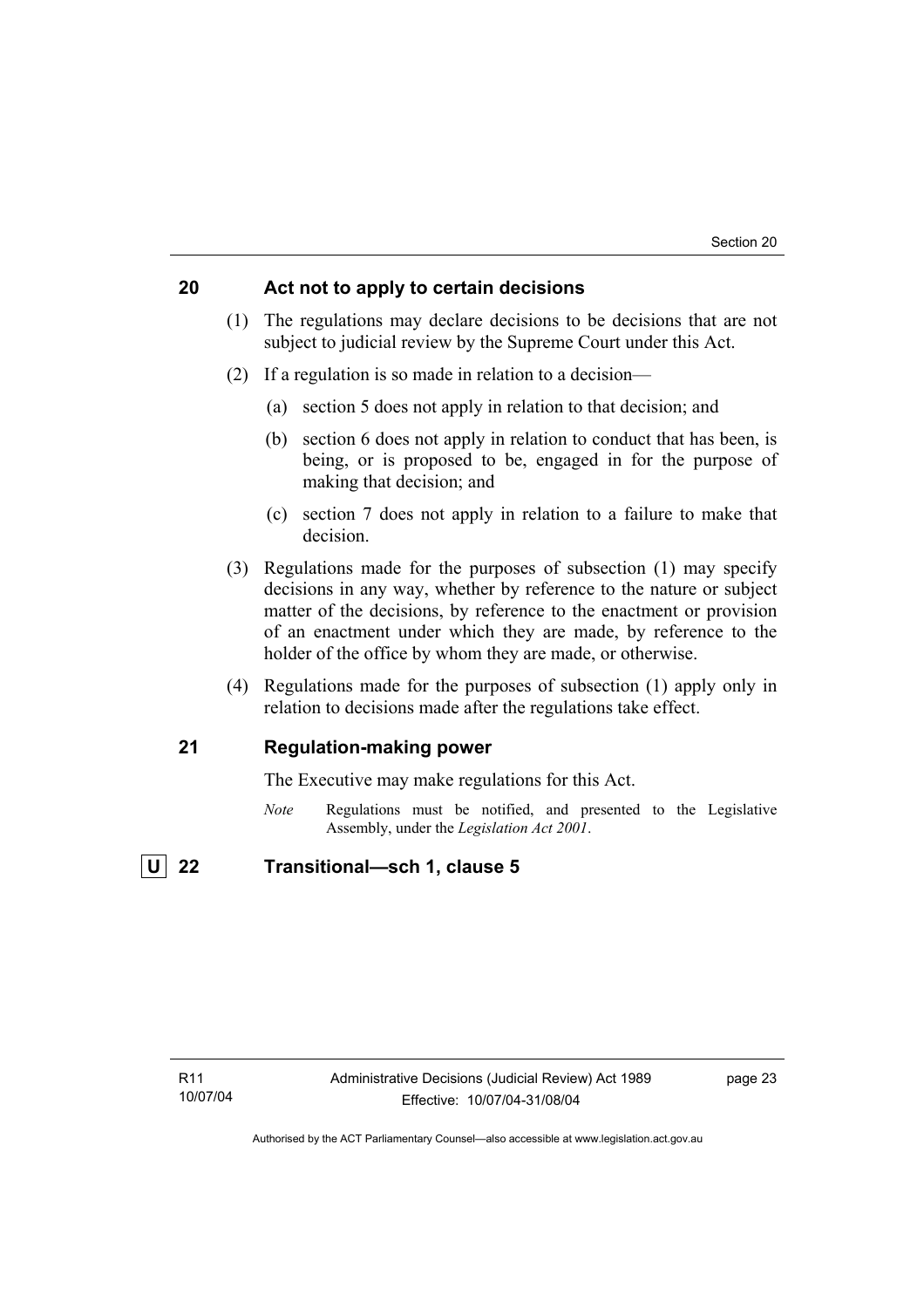# **U** Schedule 1 Decisions to which this Act **does not apply**

#### (see s 3)

- 1 This Act does not apply to—
	- (a) decisions making, or forming part of the process of making, or leading up to the making of, assessments; or
	- (b) decisions disallowing wholly or partly objections to assessments; or
	- (c) decisions refusing to amend, wholly or partly, assessments;

made under any of the following enactments:

- *Duties Act 1999*;
- *Financial Institutions Duty Act 1987*;
- *Payroll Tax Act 1987*;
- *Stamp Duties and Taxes Act 1987*;
- *Taxation Administration Act 1999*.
- 2 This Act does not apply to decisions made under the following enactments:
	- *Inquiries Act 1991;*
	- *Confiscation of Criminal Assets Act 2003;*
	- *Royal Commissions Act 1991.*
- 3 This Act does not apply to decisions made under—
	- (a) the *Electoral Act 1992*, part 4 (Electorates); and
	- (b) the *Legislation Act 2001*, chapter 5 (Regulatory impact statements for subordinate laws and disallowable instruments).
- 4 This Act does not apply to—

R11 10/07/04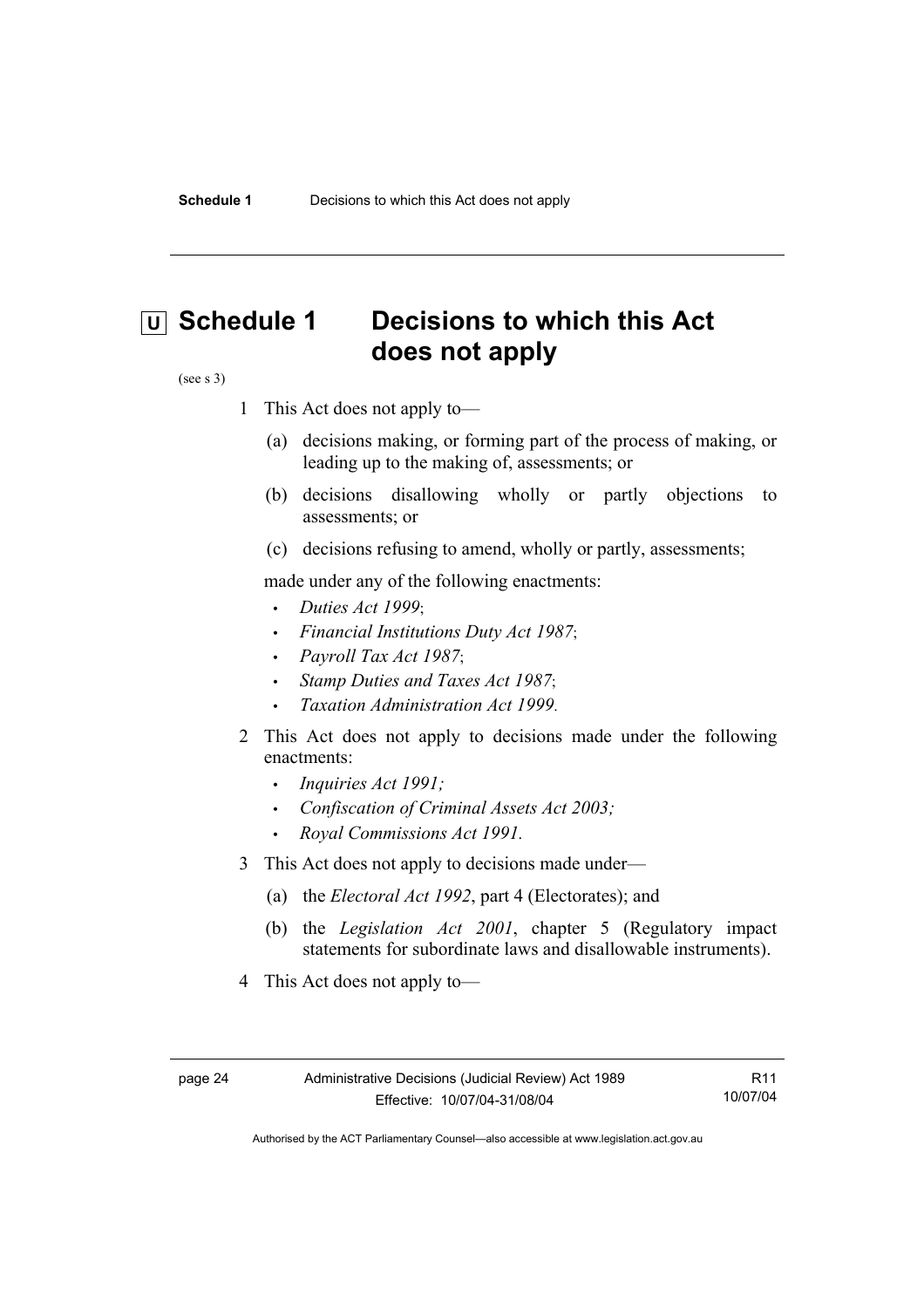- (a) a decision of the Executive under the *Judicial Commissions Act 1994*, section 5 (1), 16 (3) or 18; or
- (b) a decision of a member of the Legislative Assembly to propose a motion in accordance with section 14 (3) (a) of that Act or to give notice of the motion to the Attorney-General in accordance with section 14 (3) (b) of that Act; or
- (c) a decision of the Attorney-General under section 16 (1), 17 (1) or 23 (3) of that Act; or
- (d) a resolution for the examination of a complaint in respect of a judicial officer by a judicial commission passed by the Legislative Assembly under that Act; or
- (e) a decision of a judicial commission under that Act .
- 5 This Act does not apply to a decision under the *Building Act 1972*, section 58H (Approval of fidelity fund schemes) or section 58S (Suspension or cancellation of approval of approved schemes).
- 6 This Act does not apply to decisions of the Minister under the *Plant Diseases Act 2002*, part 3 (Measures for the control of diseases and pests).
- 7 This Act does not apply to decisions under the *Gungahlin Drive Extension Authorisation Act 2004*.
- 8 This Act does not apply to decisions of the Minister under the *Gene Technology (GM Crop Moratorium) Act 2004*, section 7 (Moratorium orders) or section 8 (Exemptions).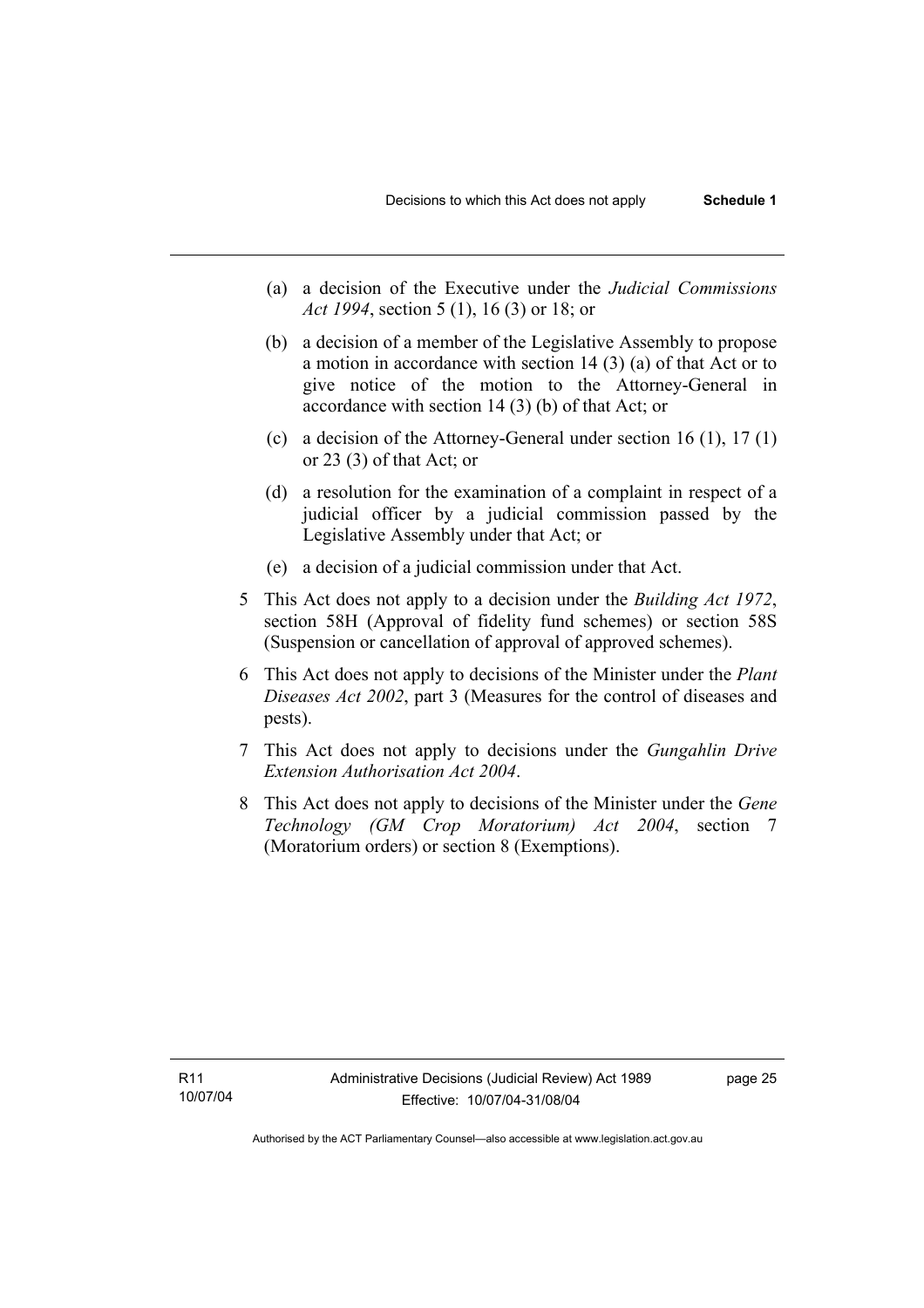# **Schedule 2 Decisions to which section 13 does not apply**

(see s 13)

Section 13 does not apply to any of the following decisions:

- (a) decisions relating to the administration of criminal justice and, in particular—
	- (i) decisions in connection with the investigation or prosecution of persons for offences against a law in force in the Territory; and
	- (ii) decisions in connection with the appointment of investigators or inspectors for the purposes of such investigations; and
	- (iii) decisions in connection with the issue of search warrants under a law in force in the Territory; and
	- (iv) decisions under a law in force in the Territory requiring the production of documents, the giving of information or the summoning of persons as witnesses;
- (b) decisions in connection with the institution or conduct of proceedings in a civil court, including decisions that relate to, or may result in, the bringing of such proceedings for the recovery of pecuniary penalties arising from contraventions of enactments and, in particular—
	- (i) decisions in connection with the investigation of persons for such contraventions; and
	- (ii) decisions in connection with the appointment of investigators or inspectors for the purposes of such investigations; and

R11 10/07/04

Authorised by the ACT Parliamentary Counsel—also accessible at www.legislation.act.gov.au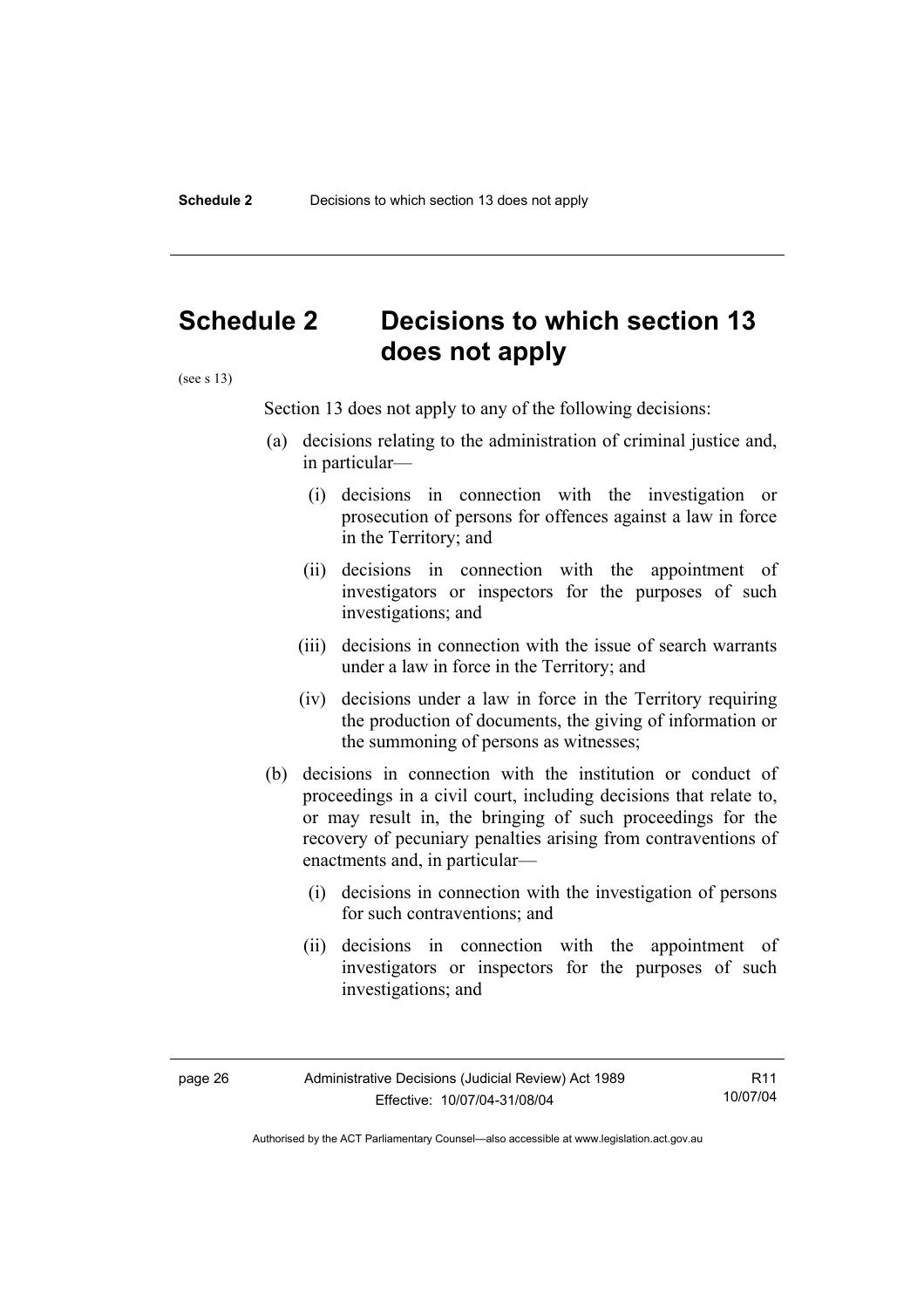- (iii) decisions in connection with the issue of search warrants under enactments; and
- (iv) decisions under enactments requiring the production of documents, the giving of information or the summoning of persons as witnesses;
- (c) decisions authorised by an Act to issue sums out of the public money of the Territory;
- (d) decisions of the Treasurer under the *Financial Management Act 1996*, section 18 (1);
- (e) decisions in connection with the enforcement of judgments or orders for the recovery of money by—
	- (i) the Territory; or
	- (ii) public servants in their official capacities;
- (f) decisions in connection with personnel management (including recruitment, training, promotion and organisation) with respect to the public service other than a decision relating to, and having regard to the particular characteristics of, or other circumstances relating to, a particular person;
- (g) decisions relating to promotions, transfers, temporary performance of duties, of or by individual officers of the public service;
- (h) decisions relating to—
	- (i) the making of appointments to the public service; or
	- (ii) the engagement of persons as employees under the *Public Sector Management Act 1994*; or
	- (iii) the making of appointments under an enactment or to an office established by, or under, an enactment;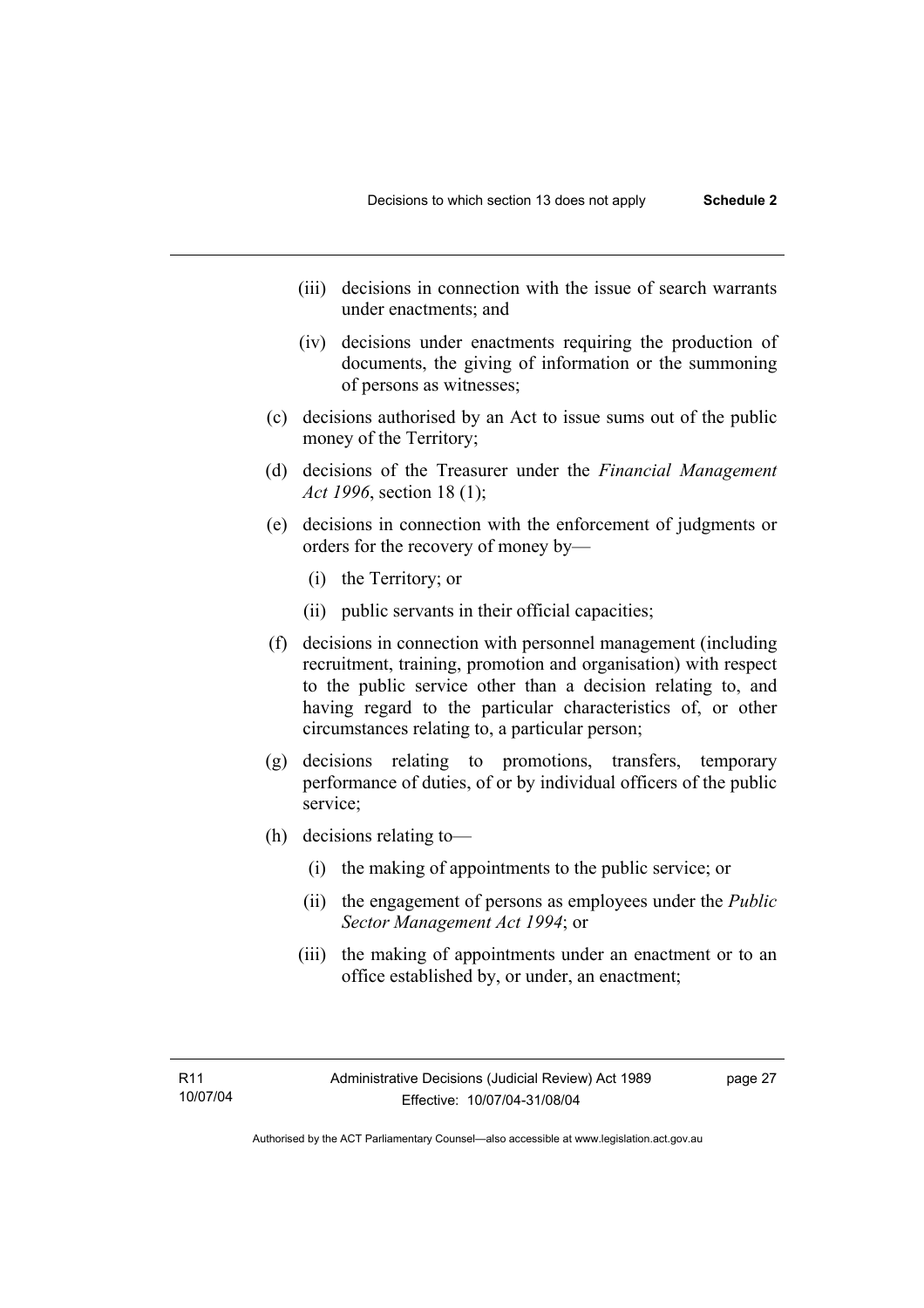- (j) decisions in connection with the prevention or settlement of industrial disputes, or otherwise relating to industrial matters, in respect of the public service;
- (k) decisions relating to the making or terminating of appointments of chief executives under the *Public Sector Management Act 1994*;
- (m) decisions relating to the appointment, or the termination of an appointment, of a person to the office of commissioner for public administration;
- (n) decisions relating to the employment, or the termination of employment, of staff under the *Legislative Assembly (Members' Staff) Act 1989*.

page 28 Administrative Decisions (Judicial Review) Act 1989 Effective: 10/07/04-31/08/04

R11 10/07/04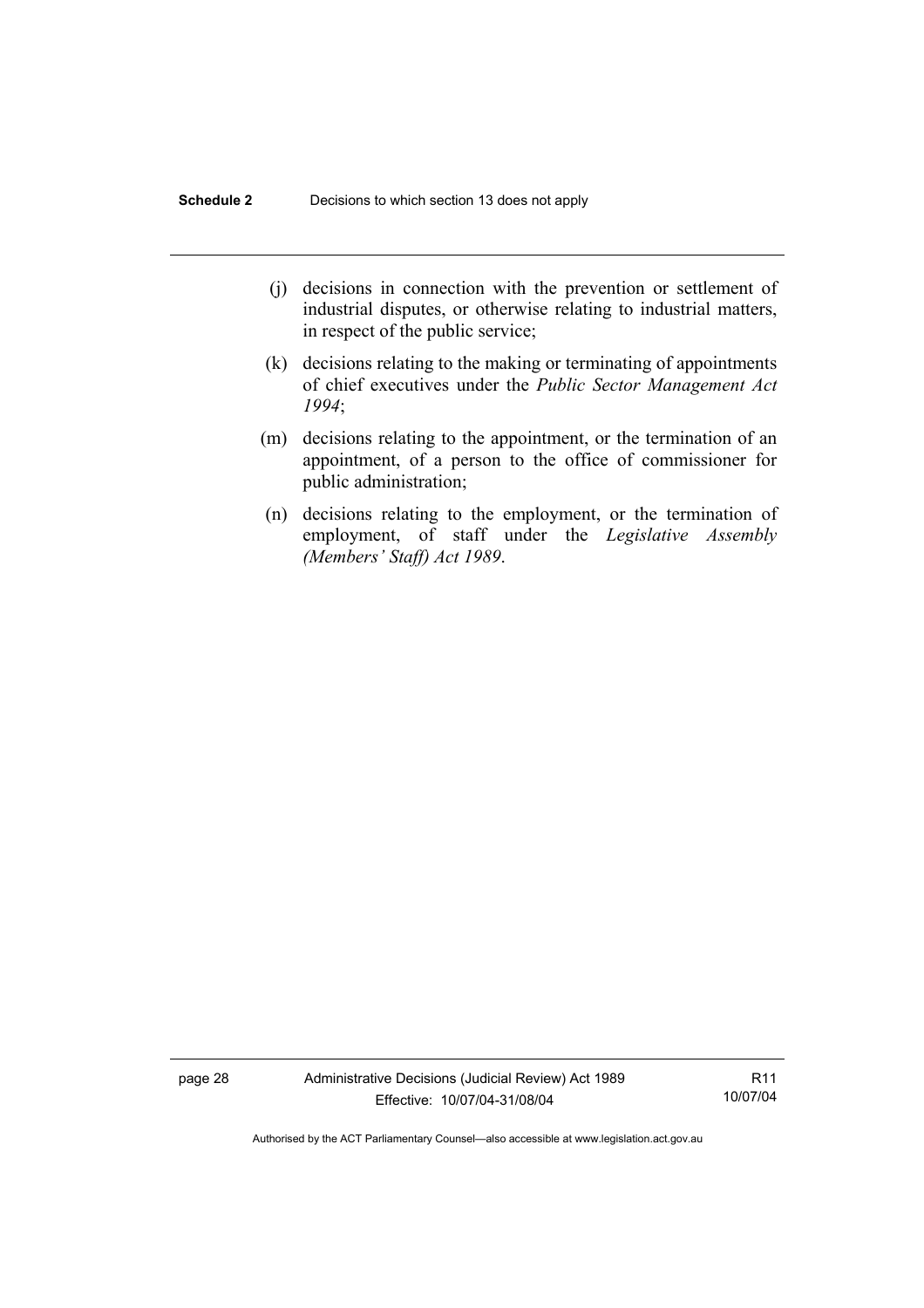# **Endnotes**

# **1 About the endnotes**

Amending and modifying laws are annotated in the legislation history and the amendment history. Current modifications are not included in the republished law but are set out in the endnotes.

Not all editorial amendments made under the *Legislation Act 2001*, part 11.3 are annotated in the amendment history. Full details of any amendments can be obtained from the Parliamentary Counsel's Office.

Uncommenced amending laws and expiries are listed in the legislation history and the amendment history. These details are underlined. Uncommenced provisions and amendments are not included in the republished law but are set out in the last endnote.

If all the provisions of the law have been renumbered, a table of renumbered provisions gives details of previous and current numbering.

The endnotes also include a table of earlier republications.

| $am = amended$                             | $ord = ordinance$                         |
|--------------------------------------------|-------------------------------------------|
| $amdt = amendment$                         | orig = original                           |
| $ch = chapter$                             | par = paragraph/subparagraph              |
| $cl = clause$                              | $pres = present$                          |
| $def = definition$                         | $prev = previous$                         |
| $dict = dictionary$                        | $(\text{prev})$ = previously              |
| disallowed = disallowed by the Legislative | $pt = part$                               |
| Assembly                                   | $r = rule/subrule$                        |
| $div = division$                           | reg = regulation/subregulation            |
| $exp = expires/expired$                    | $renum = renumbered$                      |
| $Gaz = Gazette$                            | $reloc = relocated$                       |
| $h dq =$ heading                           | $R[X]$ = Republication No                 |
| $IA = Interpretation Act 1967$             | $RI =$ reissue                            |
| ins = inserted/added                       | s = section/subsection                    |
| $LA =$ Legislation Act 2001                | $sch = schedule$                          |
| $LR =$ legislation register                | $sdiv = subdivision$                      |
| LRA = Legislation (Republication) Act 1996 | $sub =$ substituted                       |
| $mod = modified/modification$              | SL = Subordinate Law                      |
| $o = order$                                | underlining = whole or part not commenced |
| om = omitted/repealed                      | or to be expired                          |
|                                            |                                           |

# **2 Abbreviation key**

R11 10/07/04 Administrative Decisions (Judicial Review) Act 1989 Effective: 10/07/04-31/08/04

page 29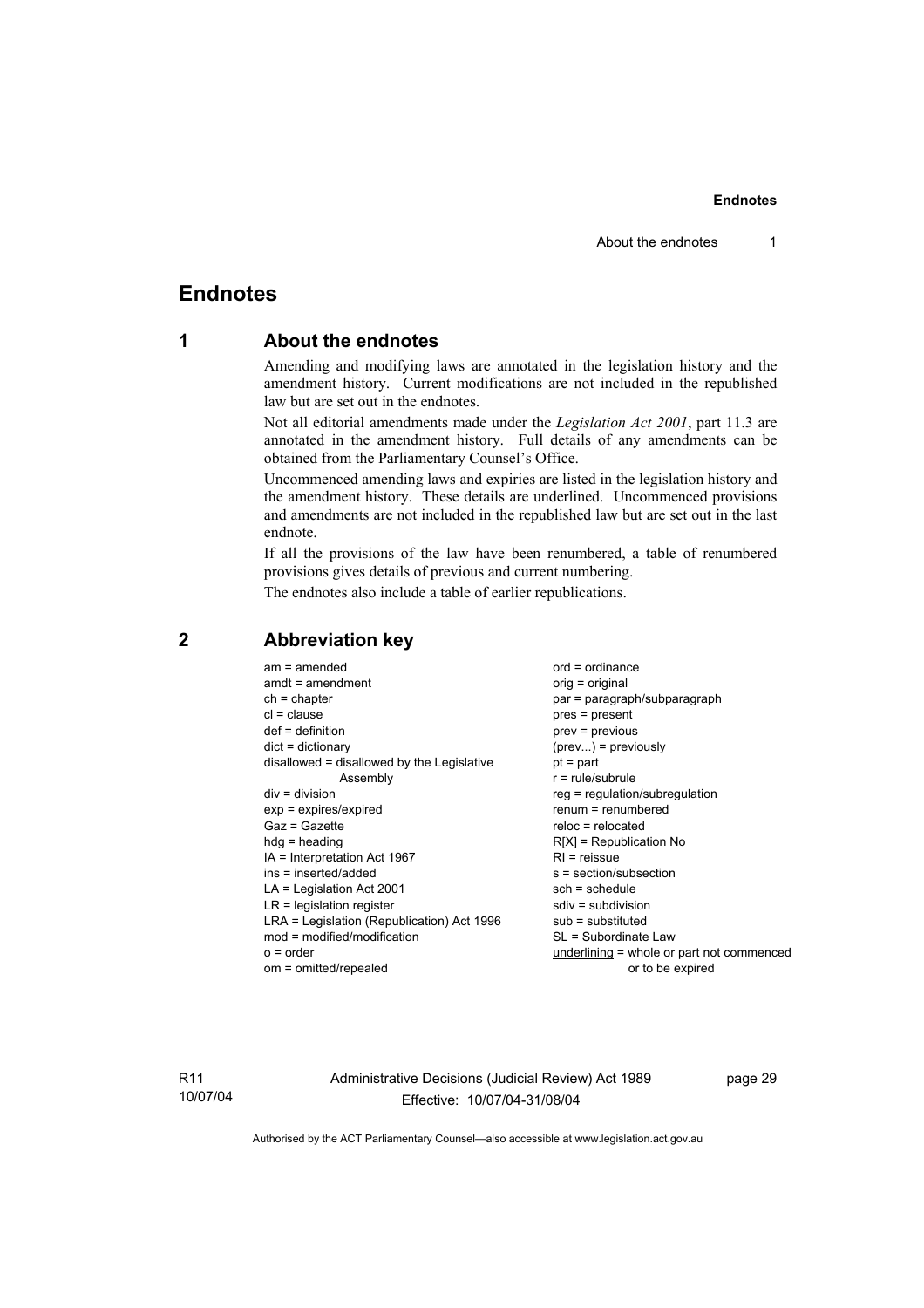3 Legislation history

# **3 Legislation history**

This Act was originally a Commonwealth ordinance—the *Administrative Decisions (Judicial Review) Ordinance 1989* No 33 (Cwlth).

The *Australian Capital Territory (Self-Government) Act 1988* (Cwlth), s 34 (4) converted most former Commonwealth ordinances in force in the ACT into ACT enactments. This allowed the ACT Legislative Assembly to amend and repeal the laws. This Act was converted into an ACT enactment on 11 May 1989 (selfgovernment day).

As with most ordinances in force in the ACT, the name was changed from *Ordinance* to *Act* by the *Self-Government (Citation of Laws) Act 1989* No 21, s 5 on 11 May 1989 (self-government day).

#### **Administrative Decisions (Judicial Review) Act 1989 No 33**

notified 10 May 1989

commenced 11 May 1989 (s 2)

as amended by

# **Royal Commissions and Inquiries (Consequential Provisions) Act 1991 No 3 sch**

notified 1 March 1991 (Gaz 1991 No S7) s 1, s 2 commenced 1 March 1991 (s 2 (1)) sch commenced 1 May 1991 (s 2 (2) and Gaz 1991 No 16)

## **Administrative Decisions (Judicial Review) (Amendment) Act 1991 No 102**

notified 15 January 1992 (Gaz 1991 No S3) s 1, s 2 commenced 15 January 1992 (s 2 (1)) remainder (ss 3-5) commenced 15 July 1992 (s 2 (3))

#### **Electoral Act 1992 No 71 s 53**

notified 8 December 1992 (Gaz 1992 No S218) s 1, s 2 commenced 8 December 1992 (s 2 (1)) s 53 commenced 21 December 1992 (s 2 (2) and Gaz 1992 No S243)

### **Administrative Decisions (Judicial Review) (Amendment) Act 1993 No 65**

notified 6 September 1993 (Gaz 1993 No S172) commenced 6 September 1993 (s 2)

R11 10/07/04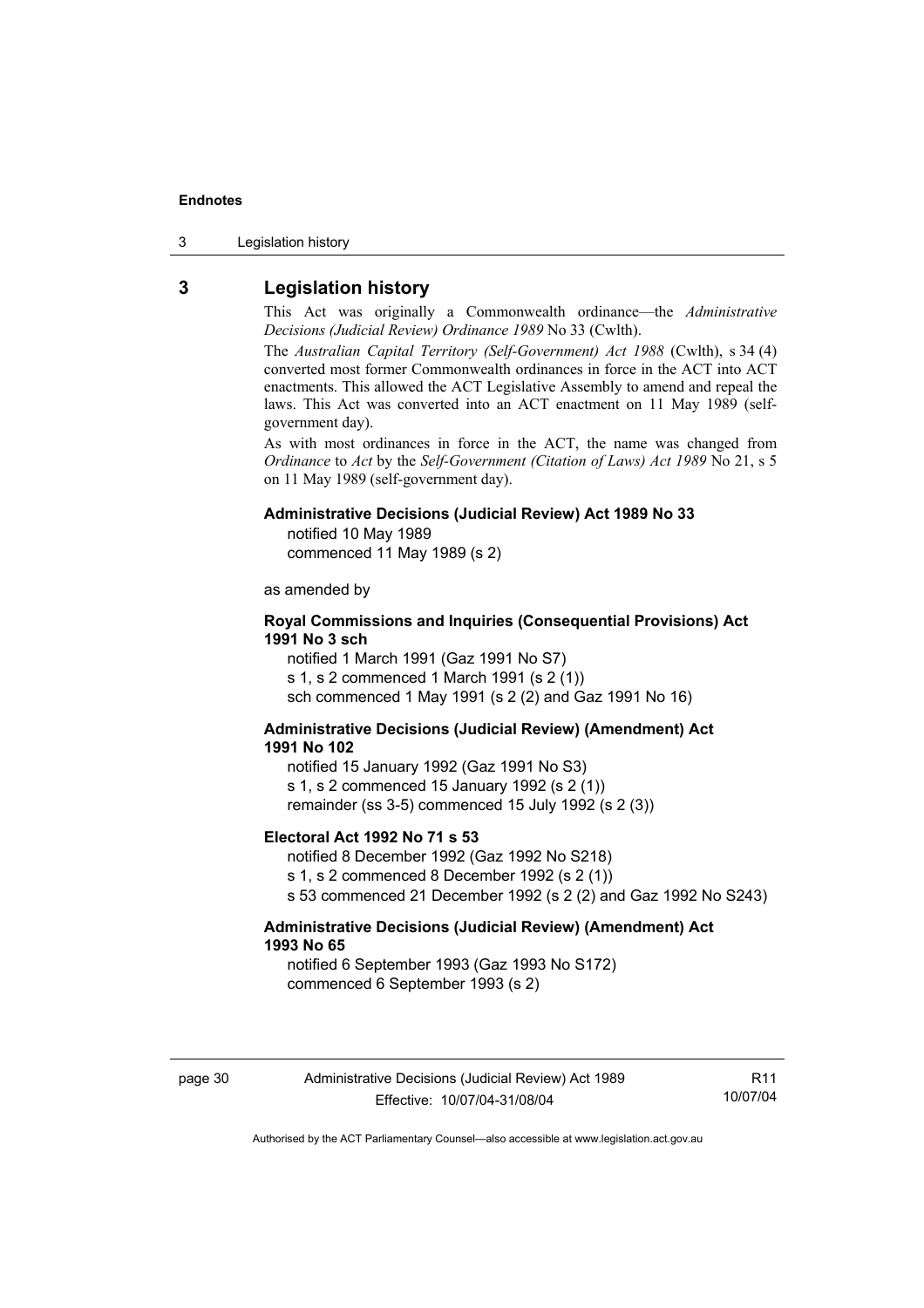# **Supreme Court (Amendment) Act (No 2) 1993 No 91 sch 3**  notified 17 December 1993 (Gaz 1993 No S258) sch 3 commenced 17 December 1993 (s 2) **Judicial Commissions (Consequential Amendments) Act 1994 No 10 s 4**  notified 14 March 1994 (Gaz 1994 No S44) s 4 commenced 14 March 1994 (s 2) **Public Sector Management (Consequential and Transitional Provisions) Act 1994 No 38 sch 1 pt 3**  notified 30 June 1994 (Gaz 1994 No S121) s 1, s 2 commenced 30 June 1994 (s 2 (1)) sch 1 pt 3 commenced 1 July 1994 (s 2 (2) and Gaz 1994 No S142) **Financial Management and Audit (Consequential and Transitional Provisions) Act 1996 No 26 sch pt 1**  notified 1 July 1996 (Gaz 1996 No S130) sch pt 1 commenced 1 July 1996 (s 2) **Land (Planning and Environment) (Amendment) Act (No 3) 1996 No 85 s 88**  notified 24 December 1996 (Gaz 1996 No S345) s 1, s 2 commenced 24 December 1996 (s 2 (1)) s 88 commenced 24 June 1997 (s 2 (3)) **Tobacco Licensing (Amendment) Act 1998 No 18 sch 1**  notified 10 July 1998 (Gaz 1998 No S190) commenced 10 July 1998 (s 2) **Taxation Administration (Consequential and Transitional Provisions) Act 1999 No 5 sch 2**  notified 1 March 1999 (Gaz 1999 No S8) s 1, s 2 commenced 1 March 1999 (s 2 (1)) sch 2 commenced 1 March 1999 (s 2 (2)) **Duties (Consequential and Transitional Provisions) Act 1999 No 8 s 33**  notified 1 March 1999 (Gaz 1999 No S8) ss 1-3 commenced 1 March 1999 (s 2 (1)) commenced 1 March 1999 (s 2 (2))

page 31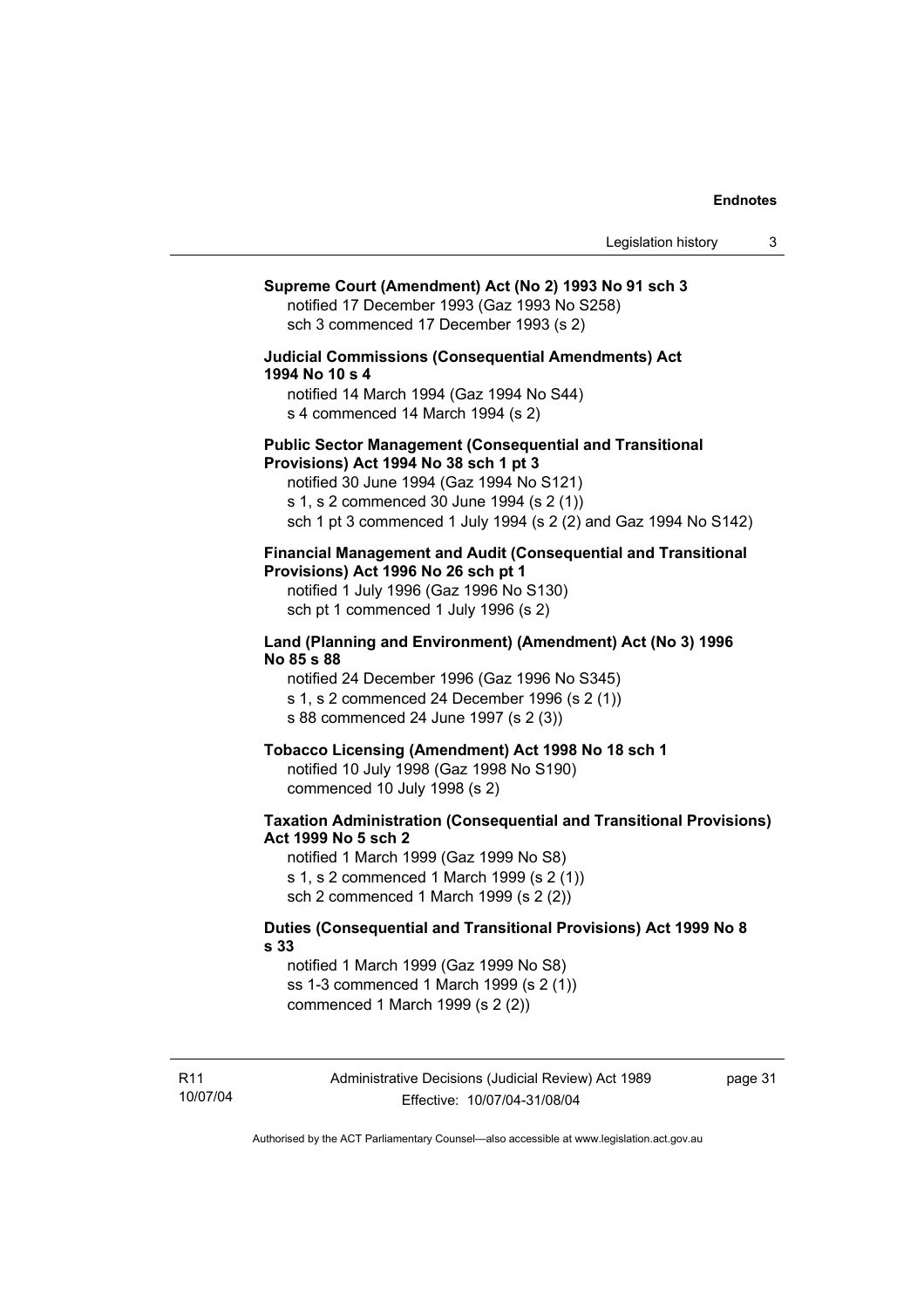$3$ 

| Legislation history                                                                                                                                                                                                                                                                                         |
|-------------------------------------------------------------------------------------------------------------------------------------------------------------------------------------------------------------------------------------------------------------------------------------------------------------|
| Law Reform (Miscellaneous Provisions) Act 1999 No 66 sch 3<br>notified 10 November 1999 (1999 No 45)<br>commenced 10 November 1999 (s 2)                                                                                                                                                                    |
| Tobacco Amendment Act 2000 No 16 sch 3 pt 1<br>notified 20 April 2000 (Gaz 2000 No 16)<br>s 1, s 2 commenced 20 April 2000 (s 2 (1))<br>sch 3 pt 1 commenced 1 July 2000 (s 2 (3))                                                                                                                          |
| Subordinate Laws Amendment Act 2000 No 71 sch 2<br>notified 21 December 2000 (Gaz 2000 No S69)<br>s 1, s 2 commenced 21 December 2000 (IA s 10B)<br>sch 2 commenced 21 June 2001 (IA s 10E)                                                                                                                 |
| Legislation (Consequential Amendments) Act 2001 No 44 pt 6<br>notified 26 July 2001 (Gaz 2001 No 30)<br>s 1, s 2 commenced 26 July 2001 (IA s 10B)<br>pt 6 commenced 12 September 2001 (s 2 and Gaz 2001 No S65)                                                                                            |
| Building Amendment Act 2002 No 15 s 14<br>notified LR 17 May 2002<br>s 1, s 2 commenced 17 May 2002 (LA s 75)<br>s 14 commenced 18 May 2002 (s 2)                                                                                                                                                           |
| Plant Diseases Act 2002 A2002-42 s 44<br>notified LR 2 December 2002<br>s 1, s 2 commenced 2 December 2002 (LA s 75 (1))<br>s 44 commenced 2 June 2003 (s 2 and LA s 79)                                                                                                                                    |
| Confiscation of Criminal Assets Act 2003 A2003-8 sch 1 pt 1.1<br>notified LR 27 March 2003<br>s 1, s 2 commenced 27 March 2003 (LA s 75 (1))<br>sch 1 pt 1.1 commenced 15 August 2003 (s 2 and CN2003-7)                                                                                                    |
| <b>Construction Occupations Legislation Amendment Act 2004</b><br>A2004-13 sch 2 pt 2.1<br>notified LR 26 March 2004<br>s 1, s 2 commenced 26 March 2004 (LA s 75 (1))<br>sch 2 pt 2.1 commences 1 September 2004 (s 2 and see Construction<br>Occupations (Licensing) Act 2004 A2004-12, s 2 and CN2004-8) |
|                                                                                                                                                                                                                                                                                                             |

R11 10/07/04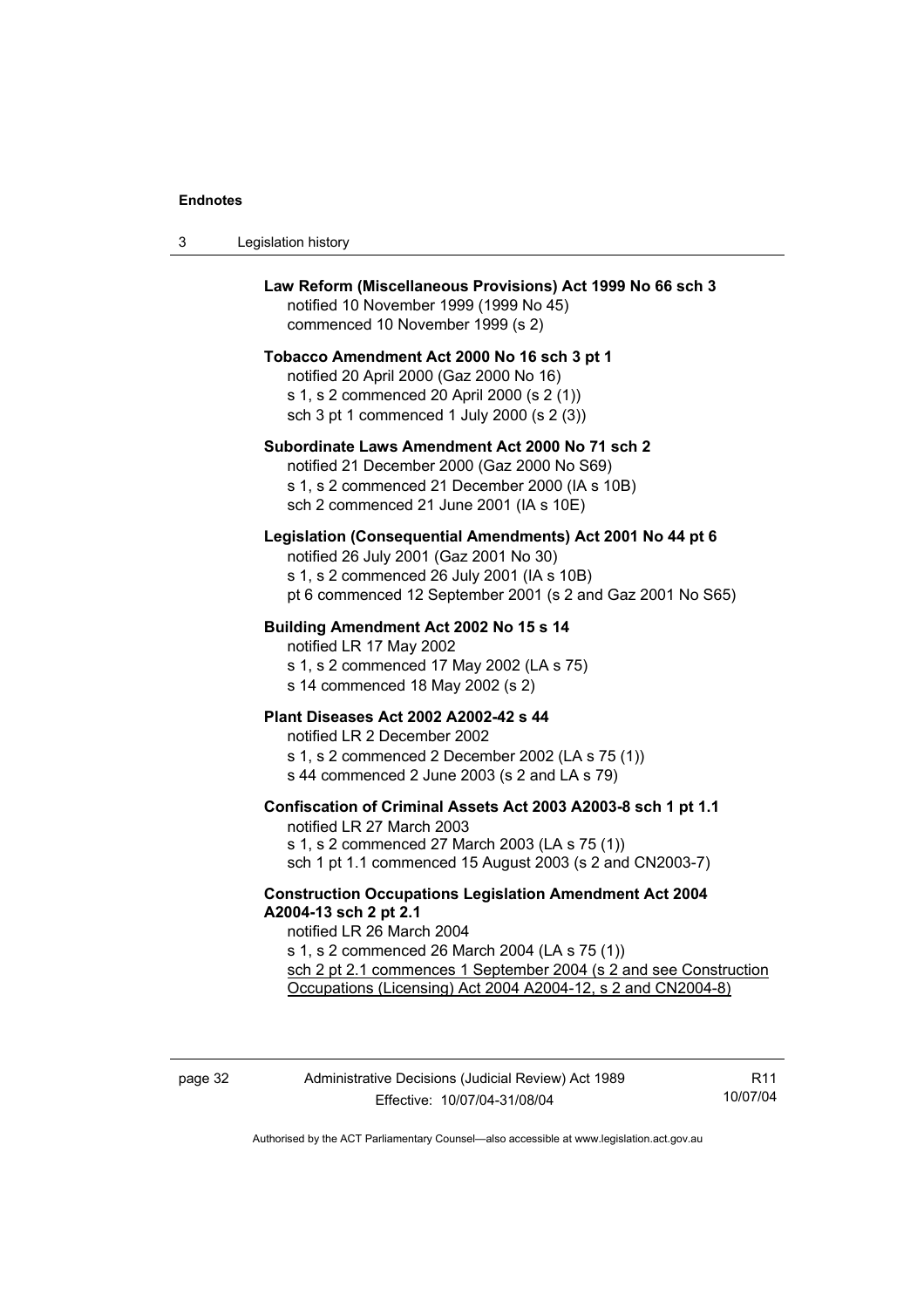# **Gungahlin Drive Extension Authorisation Act 2004 A2004-27 s 15**

notified LR 26 May 2004

- s 1, s 2 commenced 26 May 2004 (LA s 75 (1))
- s 15 commenced 27 May 2004 (s 2)

## **Gene Technology (GM Crop Moratorium) Act 2004 A2004-40 s 40**

- notified LR 9 July 2004
- s 1, s 2 commenced 9 July 2004 (LA s 75 (1))
- s 40 commenced 10 July 2004 (s 2)

# **4 Amendment history**

**Commencement** 

| s <sub>2</sub> | om 2001 No 44 amdt 1.42                                                                                                                                                                                         |
|----------------|-----------------------------------------------------------------------------------------------------------------------------------------------------------------------------------------------------------------|
| Interpretation |                                                                                                                                                                                                                 |
| s 3            | am 1991 No 102 s 4; 1993 No 65 s 4; 1996 No 85 s 88; 2001<br>No 44 amdts 1.43-1.45<br>def $duty$ am 1994 No 38 sch 1 pt 3<br>def enactment am 1999 No 66 sch 3<br>def <i>rules of court</i> am 1993 No 91 sch 3 |

**Effect of Act on other rights**  s 9 am 1991 No 102 s 5; 1993 No 65 s 5; 1999 No 66 sch 3

#### **Stay of proceedings**

s 16 am 1999 No 66 sch 3

#### **Regulation-making power**

s 21 sub 2001 No 44 amdt 1.46

#### **Transitional—sch 1, clause 5**

s 22 ins A2004-13 amdt 2.1 exp 1 July 2005 (s 22 (2))

#### **Decisions to which this Act does not apply**

sch 1 am 1991 No 3 sch; 1992 No 71 s 53; 1994 No 10 s 4; 1998 No 18 sch 1; 1999 No 5 sch 2; 1999 No 8 s 33; 2000 No 16 sch 3 pt 1; 2001 No 44 amdt 1.47; 2002 No 15 s 14; A2002- 42, s 44; A2003-8 amdt 1.1; A2004-13 amdt 2.2; A2004-27 s 15; A2004-40 s 40

#### **Decisions to which section 13 does not apply**

sch 2 am 1994 No 38 sch 1 pt 3; 1996 No 26 sch

page 33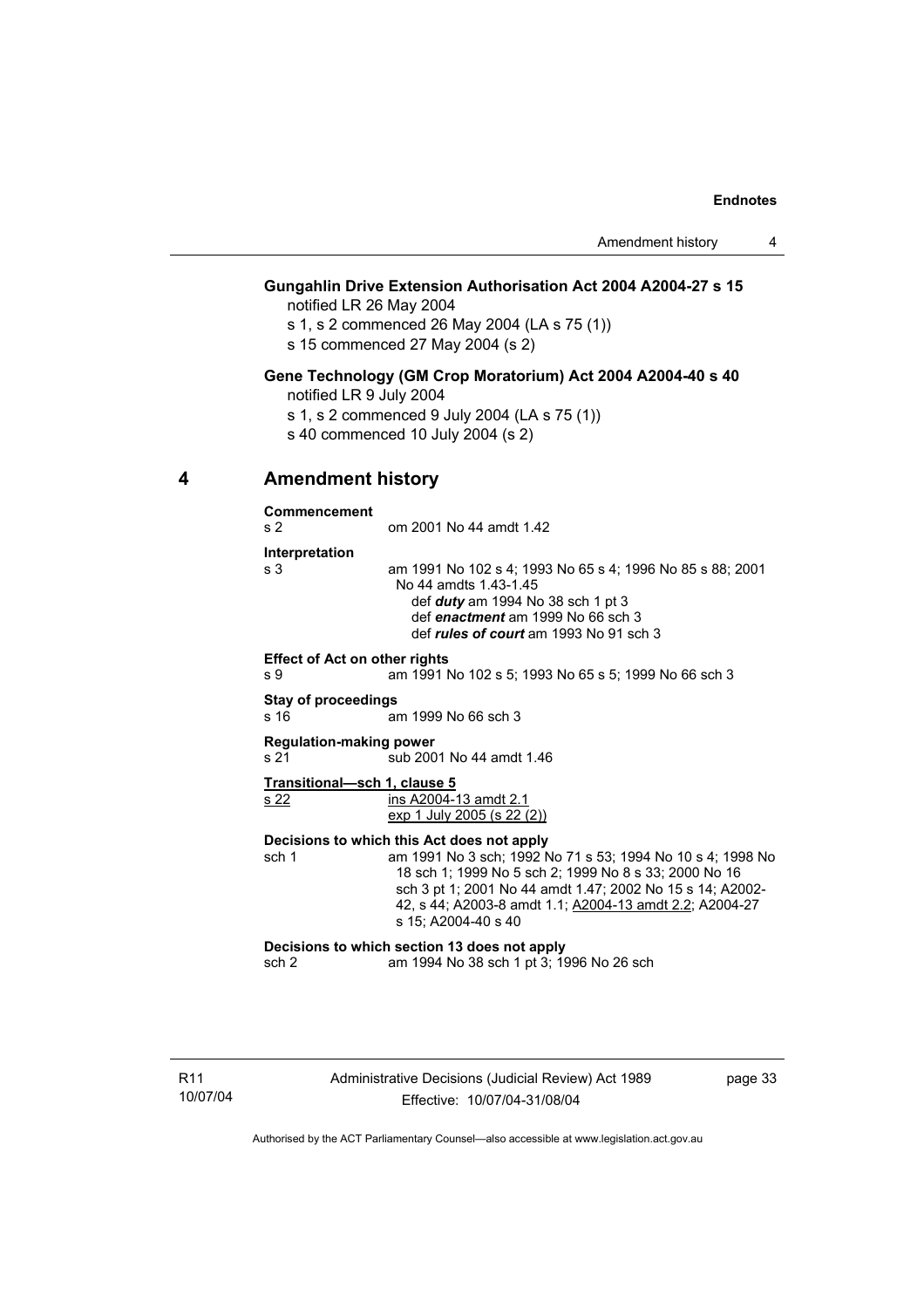# **5 Earlier republications**

Some earlier republications were not numbered. The number in column 1 refers to the publication order.

Since 12 September 2001 every authorised republication has been published in electronic pdf format on the ACT legislation register. A selection of authorised republications have also been published in printed format. These republications are marked with an asterisk (\*) in column 1. Except for the footer, electronic and printed versions of an authorised republication are identical.

| <b>Republication No Amendments to</b> |                 | <b>Republication date</b> |
|---------------------------------------|-----------------|---------------------------|
| 1                                     | Act 1991 No 102 | 15 July 1992              |
| 2                                     | Act 1993 No 91  | 31 January 1994           |
| 3                                     | Act 1994 No 38  | 31 January 1995           |
| $\overline{4}$                        | Act 1996 No 26  | 30 November 1996          |
| 5                                     | Act 1999 No 8   | 1 March 1999              |
| 6                                     | Act 2001 No 44  | 18 October 2001           |
| 7                                     | Act 2002 No 15  | 20 May 2002               |
| 8                                     | A2003-8         | 2 June 2003               |
| 9                                     | A2003-8         | 15 August 2003            |
| 10                                    | A2004-27        | 27 May 2004               |

page 34 Administrative Decisions (Judicial Review) Act 1989 Effective: 10/07/04-31/08/04

R11 10/07/04